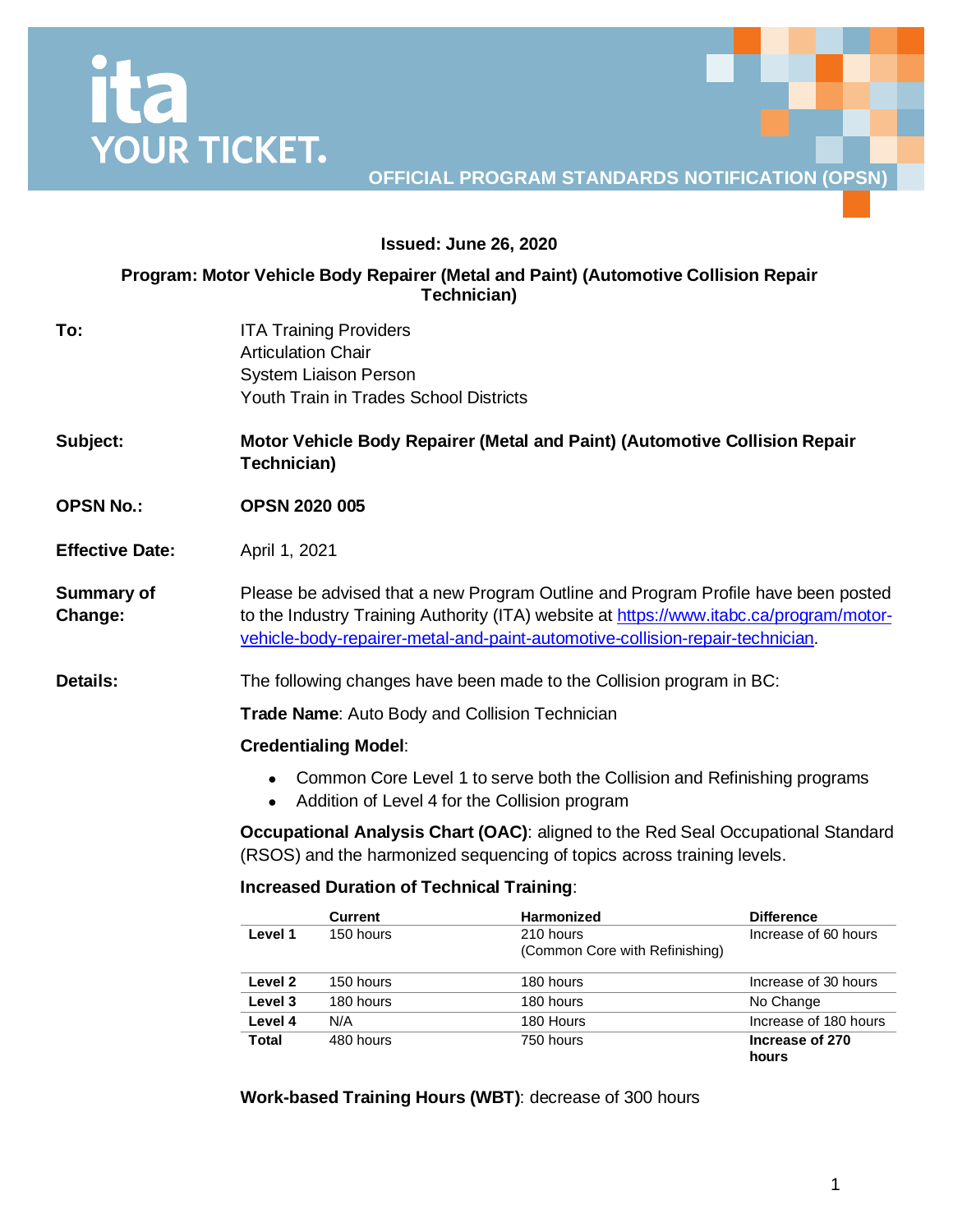

## **Foundation Program changes include**

**Program Title:** Automotive Collision and Refinishing Foundation Program.

## **Credentials Awarded:**

- Auto Body and Collision Technician Certificate of Completion
- Automotive Refinishing Technician Certificate of Completion

## **Foundation Program Credit toward Apprenticeship:**

- Common Core Level 1 Technical Training
- 625 hours toward Auto Body and Collision Technician
- 450 hours toward Automotive Refinishing Technician

## **Program Duration**:

| <b>FDN</b> | <b>MVBR Only</b>     | <b>Combined with Refinishing</b> | Increase of 120 |
|------------|----------------------|----------------------------------|-----------------|
| program    | 900 hours (30 weeks) | 1,020 hours (34 weeks)           | hours (4 weeks) |

For more details, please refer to the Harmonized Program Outline and Program Profile posted to the webpage.

**Note**: The competency migration summary and details are provided below.

Rationale: The Motor Vehicle Body Repairer (Metal and Paint) National Occupational Analysis (NOA, 2014) was reviewed and updated as part of the pan-Canadian Harmonization Initiative. After a series of consultations, workshops and webinars, a new Red Seal Occupational Standard (RSOS, 2018) was developed to replace the NOA. The revised RSOS and the final harmonization recommendations prompted a full program review in BC.

## **Attachments: Auto Body and Collision Technician Program Outline Review Details**

This attachment provides details of the revisions made to the Auto Body and Collision Technician Program Outline during the review process.

**For more information contact:** Program Standards email: [programstandards@itabc.ca](mailto:programstandards@itabc.ca)

**cc:** All Staff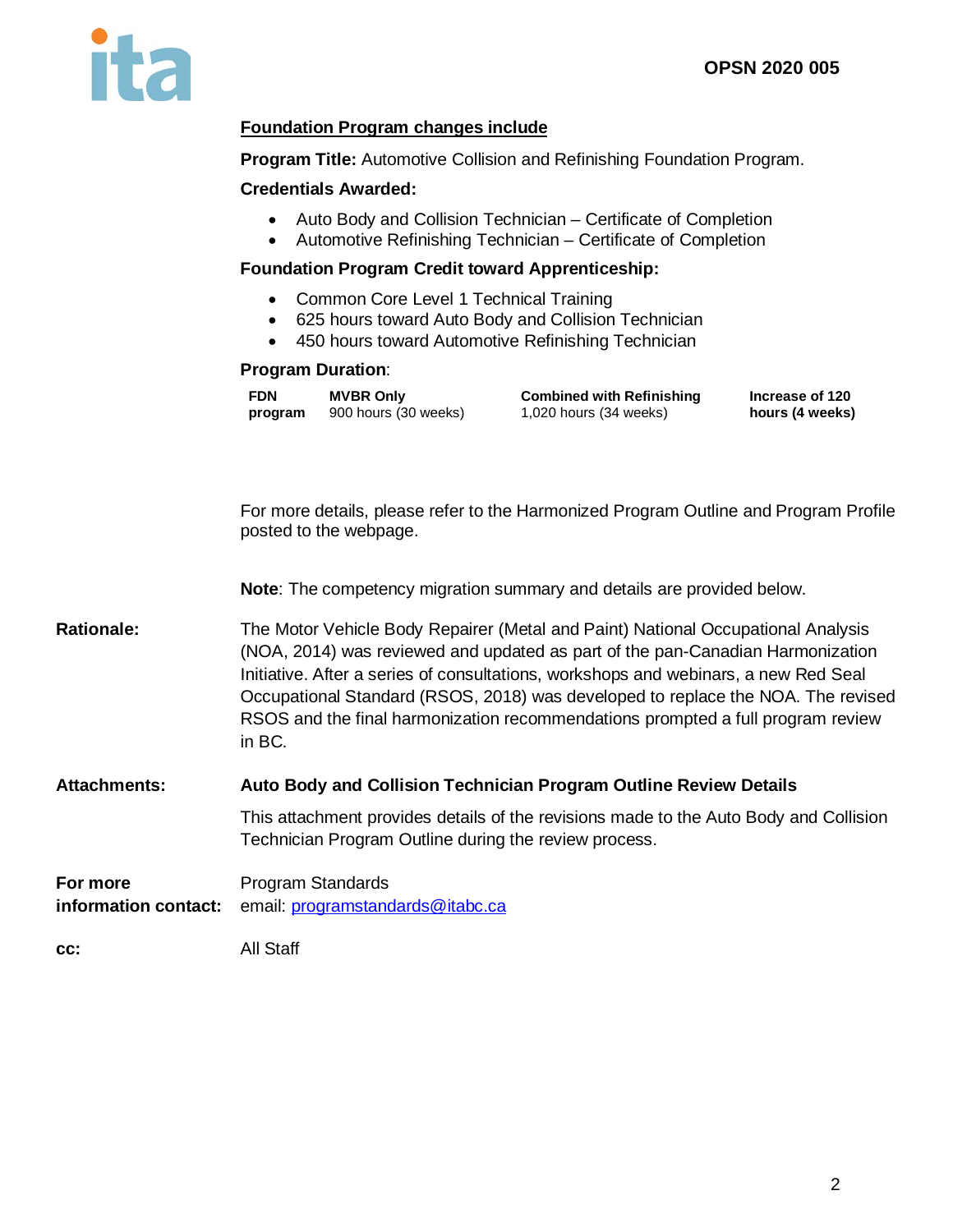**Key** Black Text = No change to level Blue Text = Content moved to lower level =  $HL$   $\leftarrow$  CL = Current Level = CL  $\rightarrow$  Purple Text = Content moved to higher level = CL  $\rightarrow$  Purple Text = Content moved to higher level = CL  $\rightarrow$  $CL = Current Level$ <br>  $HL = Hamonized level$ <br>  $Green Text = New content added$ Green Text = New content added

#### **Summary - Competency Migration**

The BC Occupational Analysis Chart (OAC) was aligned to the structure of the Red Seal Occupational Standard (RSOS). Therefore, **all of the competencies have been renamed and restructured**. This chart shows the finalized competency distribution for the Harmonized Auto Body and Collision Technician program. It summarizes the major changes to the competencies. For details, see the charts below.

| <b>COLLISION HARMONIZED LEVEL 1 (HL1)</b> |                                                                       | <b>COLLISION HARMONIZED LEVEL 2 (HL2)</b> |                                                    | <b>COLLISION HARMONIZED LEVEL 3 (HL3)</b> |                                                                    | <b>COLLISION HARMONIZED LEVEL 4 (HL4)</b> |                                                                    |
|-------------------------------------------|-----------------------------------------------------------------------|-------------------------------------------|----------------------------------------------------|-------------------------------------------|--------------------------------------------------------------------|-------------------------------------------|--------------------------------------------------------------------|
| Line A                                    | <b>PERFORM SAFETY-RELATED</b><br><b>FUNCTIONS</b>                     | Line A                                    | <b>PERFORM SAFETY-</b><br><b>RELATED FUNCTIONS</b> | Line A                                    | <b>PERFORM SAFETY-RELATED</b><br><b>FUNCTIONS</b>                  | Line A                                    | <b>PERFORM SAFETY-RELATED</b><br><b>FUNCTIONS</b>                  |
|                                           | A1 Maintain safe work<br>environment                                  |                                           |                                                    |                                           |                                                                    |                                           |                                                                    |
|                                           | A2 Use personal protective<br>equipment (PPE) and safety<br>equipment |                                           |                                                    |                                           |                                                                    |                                           |                                                                    |
| Line B                                    | <b>USE TOOLS AND EQUIPMENT</b>                                        | Line B                                    | <b>USE TOOLS AND</b><br><b>EQUIPMENT</b>           | Line B                                    | <b>USE TOOLS AND EQUIPMENT</b>                                     | Line B                                    | <b>USE TOOLS AND EQUIPMENT</b>                                     |
|                                           | B1 Maintain hand and power<br>tools                                   |                                           |                                                    |                                           |                                                                    |                                           |                                                                    |
| $CL1 \rightarrow HLI/HL2$                 | <b>B2 Use lifting equipment</b>                                       | $CL1 \rightarrow H1/H12$                  | <b>B2 Use lifting equipment</b>                    |                                           |                                                                    |                                           |                                                                    |
|                                           | B3 Maintain spray booth                                               |                                           |                                                    |                                           |                                                                    |                                           |                                                                    |
| $CL1 \rightarrow HLI/HL2$                 | <b>B4 Maintain spray equipment</b>                                    | $CL1 \rightarrow H1/H12$                  | <b>B4 Maintain spray</b><br>equipment              |                                           |                                                                    |                                           |                                                                    |
| Only the content in HL2<br>was new        | B5 Maintain mixing equipment                                          | <b>New</b>                                | <b>B5 Maintain mixing</b><br>equipment             |                                           |                                                                    |                                           |                                                                    |
|                                           | B6 Maintain shop equipment                                            |                                           |                                                    |                                           |                                                                    |                                           |                                                                    |
|                                           | B7 Use curing and drying<br>equipment                                 |                                           |                                                    |                                           |                                                                    |                                           |                                                                    |
|                                           |                                                                       |                                           |                                                    | $CL3 \rightarrow HL3/HL4$                 | B8 Maintain frame and unibody<br>repair and measuring<br>equipment | $CL3 \rightarrow HL3/HL4$                 | B8 Maintain frame and unibody<br>repair and measuring<br>equipment |
|                                           |                                                                       |                                           |                                                    | <b>New</b>                                | B9 Use diagnostic equipment                                        |                                           |                                                                    |
| Line C                                    | USE WELDING EQUIPMENT                                                 | Line C                                    | <b>USE WELDING</b><br><b>EQUIPMENT</b>             | Line C                                    | <b>USE WELDING EQUIPMENT</b>                                       | Line C                                    | <b>USE WELDING EQUIPMENT</b>                                       |
|                                           | C1 Use cutting and heating                                            |                                           |                                                    |                                           |                                                                    |                                           |                                                                    |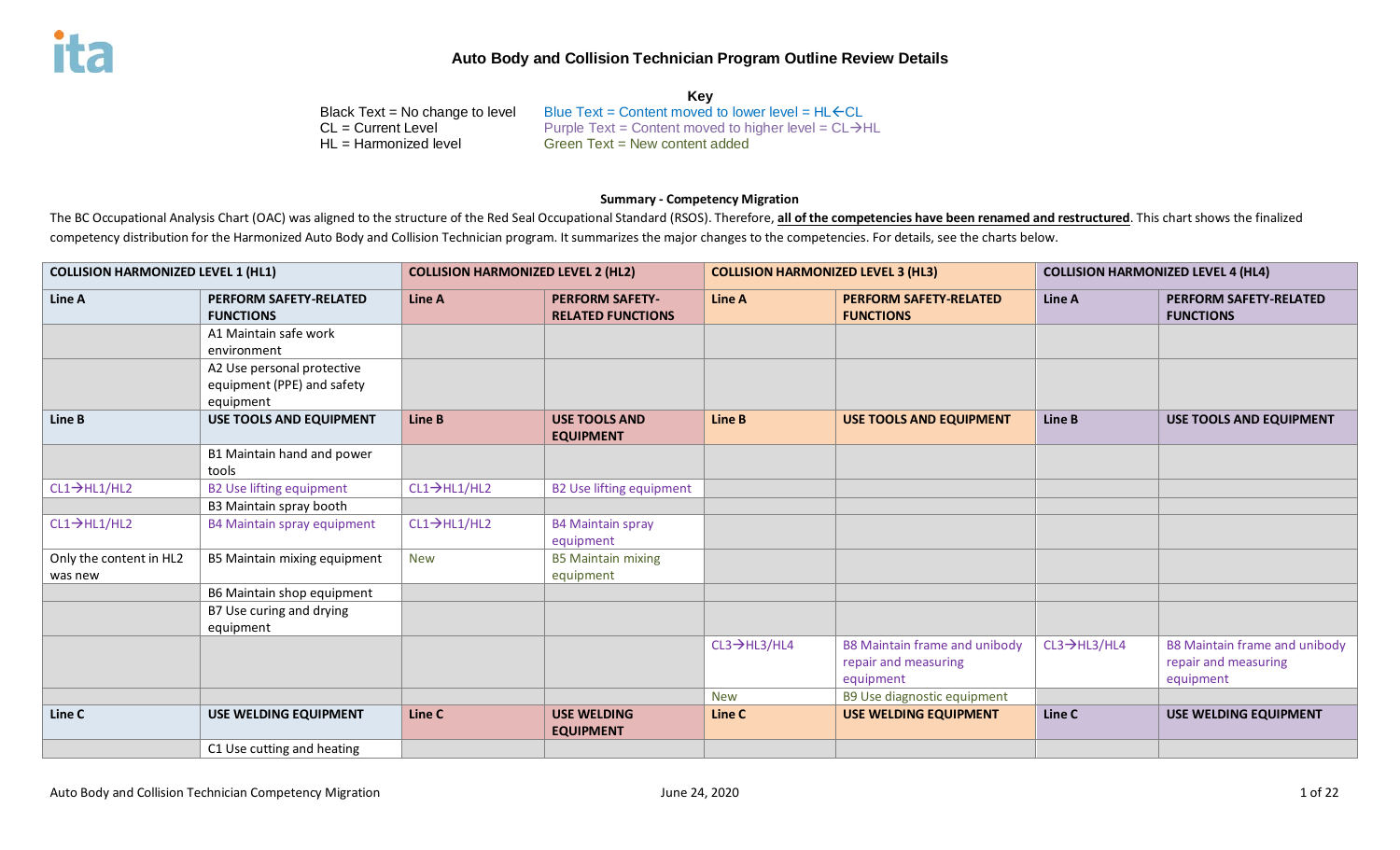| <b>COLLISION HARMONIZED LEVEL 1 (HL1)</b> |                                                               | <b>COLLISION HARMONIZED LEVEL 2 (HL2)</b> |                                                                       | <b>COLLISION HARMONIZED LEVEL 3 (HL3)</b> |                                                             | <b>COLLISION HARMONIZED LEVEL 4 (HL4)</b> |                                                             |
|-------------------------------------------|---------------------------------------------------------------|-------------------------------------------|-----------------------------------------------------------------------|-------------------------------------------|-------------------------------------------------------------|-------------------------------------------|-------------------------------------------------------------|
|                                           | equipment                                                     |                                           |                                                                       |                                           |                                                             |                                           |                                                             |
|                                           | C2 Use welding equipment                                      |                                           | C2 Use welding<br>equipment                                           |                                           | C2 Use welding equipment                                    |                                           |                                                             |
|                                           | C3 Maintain welding equipment                                 |                                           | C3 Maintain welding<br>equipment                                      |                                           |                                                             |                                           |                                                             |
| Line D                                    | <b>ORGANIZE WORK AND USE</b><br><b>DOCUMENTATION</b>          | Line D                                    | <b>ORGANIZE WORK AND</b><br><b>USE DOCUMENTATION</b>                  | Line D                                    | <b>ORGANIZE WORK AND USE</b><br><b>DOCUMENTATION</b>        | Line D                                    | <b>ORGANIZE WORK AND USE</b><br><b>DOCUMENTATION</b>        |
|                                           | D1 Organize parts, materials and<br>work area                 |                                           | D1 Organize parts,<br>materials and work area                         |                                           |                                                             |                                           |                                                             |
|                                           | D2 Use documentation                                          |                                           |                                                                       |                                           |                                                             |                                           |                                                             |
| <b>New</b>                                | D3 Perform inspections<br>D4 Organize productions<br>schedule |                                           |                                                                       |                                           |                                                             |                                           |                                                             |
|                                           |                                                               |                                           | D5 Prepare repair plan                                                |                                           |                                                             |                                           |                                                             |
|                                           |                                                               |                                           |                                                                       | $CL3 \rightarrow HL3/HL4$                 | D6 Prepare estimates and<br>supplements                     | $CL3 \rightarrow HL3/HL4$                 | D6 Prepare estimates and<br>supplements                     |
| Line E                                    | <b>USE COMMUNICATION AND</b><br><b>MENTORING TECHNIQUES</b>   | Line E                                    | <b>USE COMMUNICATION</b><br><b>AND MENTORING</b><br><b>TECHNIQUES</b> | Line E                                    | <b>USE COMMUNICATION AND</b><br><b>MENTORING TECHNIQUES</b> | Line E                                    | <b>USE COMMUNICATION AND</b><br><b>MENTORING TECHNIQUES</b> |
| <b>New</b>                                | E1 Use communication<br>techniques                            |                                           |                                                                       |                                           |                                                             |                                           |                                                             |
|                                           |                                                               |                                           |                                                                       |                                           |                                                             | <b>New</b>                                | E2 Use mentoring techniques                                 |
| Line F                                    | <b>REMOVE AND INSTALL VEHICLE</b><br><b>COMPONENTS</b>        | <b>Line F</b>                             | <b>REMOVE AND INSTALL</b><br><b>VEHICLE COMPONENTS</b>                | Line F                                    | <b>REMOVE AND INSTALL VEHICLE</b><br><b>COMPONENTS</b>      | Line F                                    | <b>REMOVE AND INSTALL VEHICLE</b><br><b>COMPONENTS</b>      |
|                                           | F1 Identify vehicle components                                |                                           |                                                                       |                                           |                                                             |                                           |                                                             |
|                                           | F2 Remove trim and hardware                                   |                                           |                                                                       |                                           |                                                             |                                           |                                                             |
|                                           | F3 Install trim and hardware                                  |                                           |                                                                       |                                           |                                                             |                                           |                                                             |
| Line G                                    | <b>PREPARE SURFACE</b>                                        | Line G                                    | <b>PREPARE SURFACE</b>                                                | <b>Line G</b>                             | <b>PREPARE SURFACE</b>                                      | Line G                                    | <b>PREPARE SURFACE</b>                                      |
| HL1←CL3                                   | G1 Perform initial preparation                                |                                           |                                                                       |                                           |                                                             |                                           |                                                             |
| <b>New</b>                                | G2 Mask surface                                               |                                           |                                                                       |                                           |                                                             |                                           |                                                             |
| <b>New</b>                                | G3 Strip surface                                              |                                           |                                                                       |                                           |                                                             |                                           |                                                             |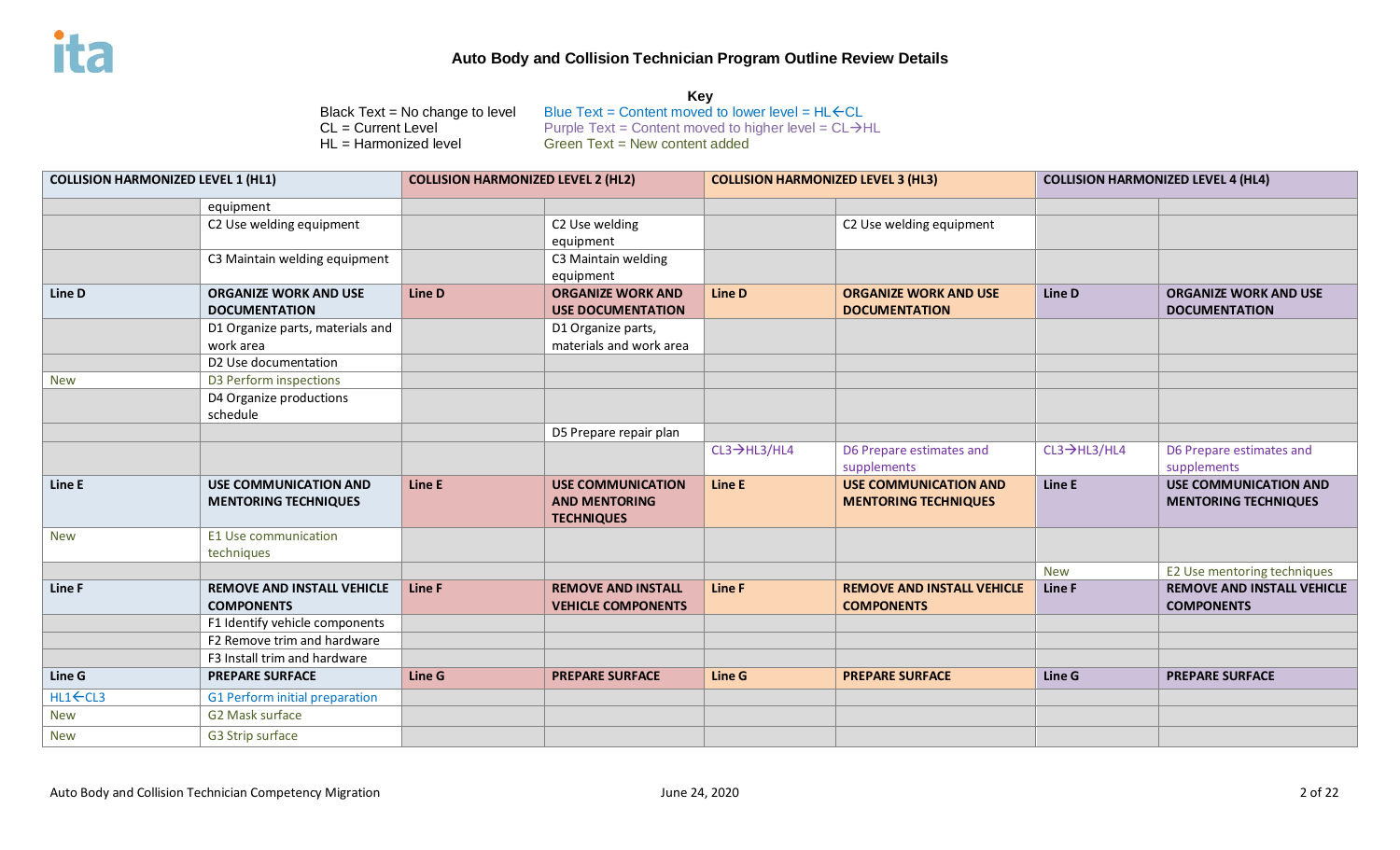| <b>COLLISION HARMONIZED LEVEL 1 (HL1)</b> |                                                                          | <b>COLLISION HARMONIZED LEVEL 2 (HL2)</b> |                                                                | <b>COLLISION HARMONIZED LEVEL 3 (HL3)</b> |                                                     | <b>COLLISION HARMONIZED LEVEL 4 (HL4)</b> |                                                     |
|-------------------------------------------|--------------------------------------------------------------------------|-------------------------------------------|----------------------------------------------------------------|-------------------------------------------|-----------------------------------------------------|-------------------------------------------|-----------------------------------------------------|
|                                           | G4 Sand surface                                                          |                                           |                                                                |                                           |                                                     |                                           |                                                     |
| Line H                                    | <b>USE REPAIR MATERIALS AND</b><br><b>EQUIPMENT</b>                      | Line H                                    | <b>USE REPAIR MATERIALS</b><br><b>AND EQUIPMENT</b>            | Line H                                    | <b>USE REPAIR MATERIALS AND</b><br><b>EQUIPMENT</b> | Line H                                    | <b>USE REPAIR MATERIALS AND</b><br><b>EQUIPMENT</b> |
|                                           | H1 Mix repair materials                                                  |                                           |                                                                |                                           |                                                     |                                           |                                                     |
| Note: Level 1 content didn't<br>move      | H2 Prepare spray booth                                                   | HL2←CL3                                   | H2 Prepare spray booth                                         |                                           |                                                     |                                           |                                                     |
| Note: Level 1 content didn't<br>move      | H3 Perform spray gun set up                                              | HL2←CL3                                   | H3 Perform spray gun set<br>up                                 |                                           |                                                     |                                           |                                                     |
|                                           | H4 Apply repair materials                                                |                                           |                                                                |                                           |                                                     |                                           |                                                     |
| Line I                                    | <b>APPLY REFINISHING MATERIALS</b>                                       | Line I                                    | <b>APPLY REFINISHING</b><br><b>MATERIALS</b>                   | Line I                                    | <b>APPLY REFINISHING MATERIALS</b>                  | Line I                                    | <b>APPLY REFINISHING</b><br><b>MATERIALS</b>        |
| HL1/HL2 ← CL3                             | <b>11 Mix refinishing materials</b>                                      | HL1/HL2 ← CL3                             | 11 Mix refinishing<br>materials                                |                                           |                                                     |                                           |                                                     |
| HL1/HL2 ← CL3                             | <b>I2 Apply primer sealers</b>                                           | HL1/HL2 ← CL3                             | 12 Apply primer sealers                                        |                                           |                                                     |                                           |                                                     |
| HL1/HL2 ← CL3                             | 13 Apply single-stage paint                                              | HL1/HL2 ← CL3                             | 13 Apply single-stage<br>paint                                 |                                           |                                                     |                                           |                                                     |
| HL1/HL2 ← CL3                             | 14 Apply base coat/clear coat                                            | HL1/HL2 ← CL3                             | 14 Apply base coat/clear<br>coat                               |                                           |                                                     |                                           |                                                     |
|                                           | Note: I5 appears only in Refinishing<br>Level 2 (not in Collision)       |                                           |                                                                |                                           |                                                     |                                           |                                                     |
|                                           |                                                                          | HL2←CL3                                   | <b>16 Perform colour</b><br>adjustment                         |                                           |                                                     |                                           |                                                     |
| Line J                                    | PERFORM POST-REFINISHING<br><b>FUNCTIONS</b>                             | Line J                                    | <b>PERFORM POST-</b><br><b>REFINISHING</b><br><b>FUNCTIONS</b> | Line J                                    | <b>PERFORM POST-REFINISHING</b><br><b>FUNCTIONS</b> | Line J                                    | PERFORM POST-REFINISHING<br><b>FUNCTIONS</b>        |
|                                           | Note: J1 and J3 appear only in<br>Refinishing Level 2 (not in Collision) |                                           |                                                                |                                           |                                                     |                                           |                                                     |
|                                           |                                                                          | HL2←CL3                                   | J2 Correct surface<br>imperfections                            |                                           |                                                     |                                           |                                                     |
| Line K                                    | REMOVE, REPAIR AND INSTALL                                               | Line K                                    | <b>REMOVE, REPAIR AND</b>                                      | <b>Line K</b>                             | <b>REMOVE, REPAIR AND INSTALL</b>                   | Line K                                    | <b>REMOVE, REPAIR AND INSTALL</b>                   |
|                                           | <b>METAL PANELS AND</b>                                                  |                                           | <b>INSTALL METAL PANELS</b>                                    |                                           | <b>METAL PANELS AND</b>                             |                                           | <b>METAL PANELS AND</b>                             |
|                                           | <b>COMPONENTS</b>                                                        |                                           | <b>AND COMPONENTS</b>                                          |                                           | <b>COMPONENTS</b>                                   |                                           | <b>COMPONENTS</b>                                   |
|                                           | K1 Identify fundamentals of                                              |                                           | K1 Identify fundamentals                                       |                                           |                                                     |                                           |                                                     |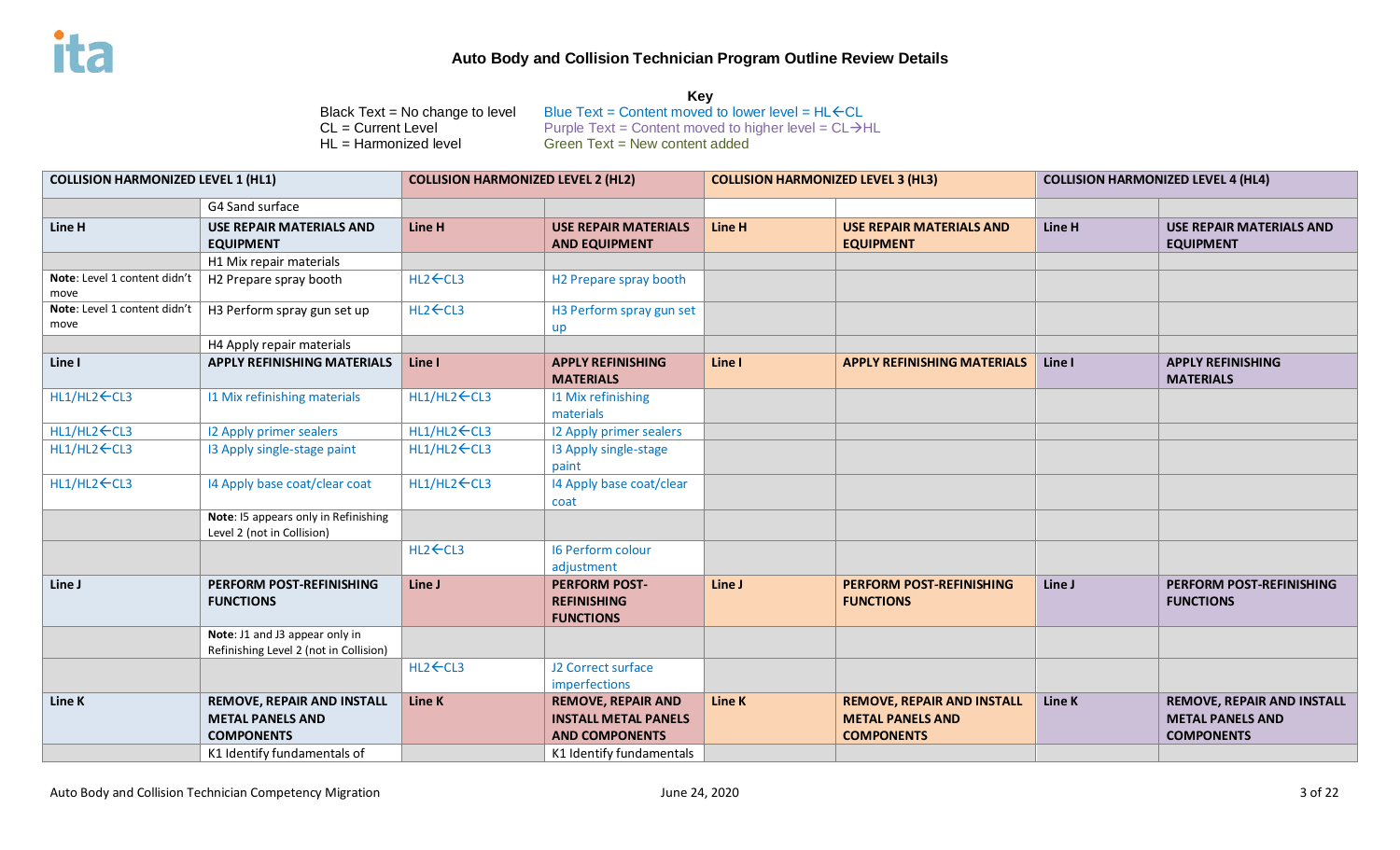| <b>COLLISION HARMONIZED LEVEL 1 (HL1)</b> |                                           | <b>COLLISION HARMONIZED LEVEL 2 (HL2)</b> |                                              | <b>COLLISION HARMONIZED LEVEL 3 (HL3)</b> |                                   | <b>COLLISION HARMONIZED LEVEL 4 (HL4)</b> |                                   |
|-------------------------------------------|-------------------------------------------|-------------------------------------------|----------------------------------------------|-------------------------------------------|-----------------------------------|-------------------------------------------|-----------------------------------|
|                                           | vehicle construction, metal and<br>damage |                                           | of vehicle construction,<br>metal and damage |                                           |                                   |                                           |                                   |
|                                           | K2 Prepare metal panels and               |                                           |                                              |                                           |                                   |                                           |                                   |
|                                           | components for repair                     |                                           |                                              |                                           |                                   |                                           |                                   |
|                                           | K3 Remove metal panels and                |                                           |                                              |                                           |                                   |                                           |                                   |
|                                           | components                                |                                           |                                              |                                           |                                   |                                           |                                   |
|                                           | K4 Repair metal panels and                |                                           | K4 Repair metal panels                       |                                           |                                   |                                           |                                   |
|                                           | components                                |                                           | and components                               |                                           |                                   |                                           |                                   |
|                                           | K5 Install metal panels and               |                                           |                                              |                                           |                                   |                                           |                                   |
|                                           | components                                |                                           |                                              |                                           |                                   |                                           |                                   |
| Line L                                    | <b>REMOVE, REPAIR AND INSTALL</b>         | Line L                                    | <b>REMOVE, REPAIR AND</b>                    | Line L                                    | <b>REMOVE, REPAIR AND INSTALL</b> | Line L                                    | <b>REMOVE, REPAIR AND INSTALL</b> |
|                                           | <b>PLASTIC AND COMPOSITE</b>              |                                           | <b>INSTALL PLASTIC AND</b>                   |                                           | <b>PLASTIC AND COMPOSITE</b>      |                                           | PLASTIC AND COMPOSITE             |
|                                           | <b>PANELS AND COMPONENTS</b>              |                                           | <b>COMPOSITE PANELS</b>                      |                                           | <b>PANELS AND COMPONENTS</b>      |                                           | <b>PANELS AND COMPONENTS</b>      |
|                                           |                                           |                                           | <b>AND COMPONENTS</b>                        |                                           |                                   |                                           |                                   |
|                                           | L1 Identify fundamentals of               |                                           | L1 Identify fundamentals                     |                                           |                                   |                                           |                                   |
|                                           | plastics and composite panels             |                                           | of plastics and composite                    |                                           |                                   |                                           |                                   |
|                                           | and components                            |                                           | panels and components                        |                                           |                                   |                                           |                                   |
|                                           | L2 Prepare plastic and                    |                                           | L2 Prepare plastic and                       |                                           |                                   |                                           |                                   |
|                                           | composite panels and                      |                                           | composite panels and                         |                                           |                                   |                                           |                                   |
|                                           | components for repair                     |                                           | components for repair                        |                                           |                                   |                                           |                                   |
|                                           | L3 Remove plastic and                     |                                           | L3 Remove plastic and                        |                                           |                                   |                                           |                                   |
|                                           | composite panels and                      |                                           | composite panels and                         |                                           |                                   |                                           |                                   |
|                                           | components                                |                                           | components                                   |                                           |                                   |                                           |                                   |
|                                           | L4 Repair plastic and composite           |                                           | L4 Repair plastic and                        |                                           |                                   |                                           |                                   |
|                                           | panels and components                     |                                           | composite panels and                         |                                           |                                   |                                           |                                   |
|                                           |                                           |                                           | components                                   |                                           |                                   |                                           |                                   |
|                                           | L5 Install plastic and composite          |                                           | L5 Install plastic and                       |                                           |                                   |                                           |                                   |
|                                           | panels and components                     |                                           | composite panels and                         |                                           |                                   |                                           |                                   |
|                                           |                                           |                                           | components                                   |                                           |                                   |                                           |                                   |
| Line M                                    | <b>DETAIL EXTERIOR</b>                    | <b>Line M</b>                             | <b>DETAIL EXTERIOR</b>                       | Line M                                    | <b>DETAIL EXTERIOR</b>            | Line M                                    | <b>DETAIL EXTERIOR</b>            |
| $HL1$ $\leftarrow$ $CL3$                  | M1 Remove minor                           |                                           |                                              |                                           |                                   |                                           |                                   |
|                                           | imperfections                             |                                           |                                              |                                           |                                   |                                           |                                   |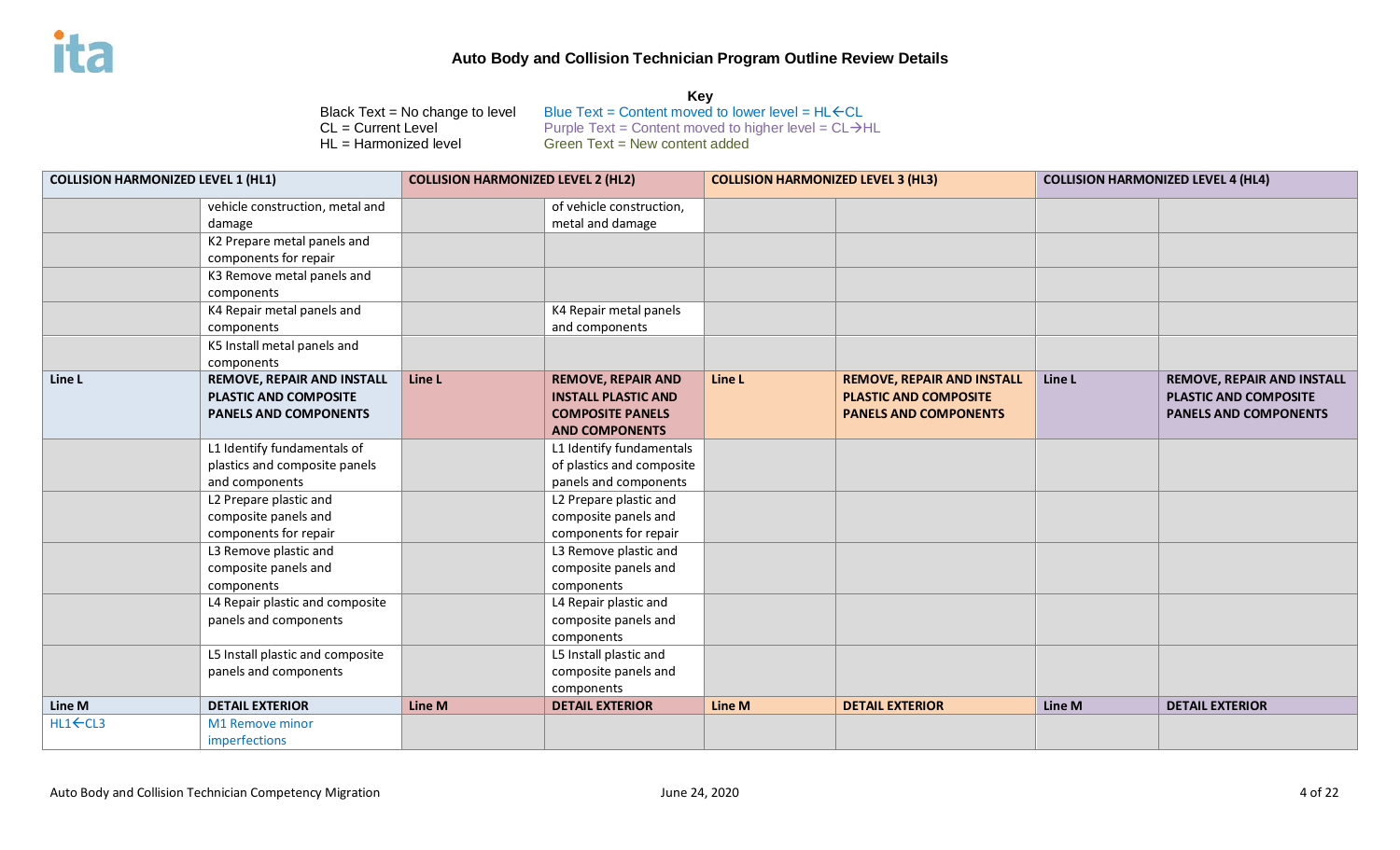| <b>COLLISION HARMONIZED LEVEL 1 (HL1)</b> |                                                                              | <b>COLLISION HARMONIZED LEVEL 2 (HL2)</b> |                                                                                                           | <b>COLLISION HARMONIZED LEVEL 3 (HL3)</b> |                                                                                     | <b>COLLISION HARMONIZED LEVEL 4 (HL4)</b> |                                                                                     |
|-------------------------------------------|------------------------------------------------------------------------------|-------------------------------------------|-----------------------------------------------------------------------------------------------------------|-------------------------------------------|-------------------------------------------------------------------------------------|-------------------------------------------|-------------------------------------------------------------------------------------|
| $HL1$ $\leftarrow$ $CL3$                  | M2 Clean exterior and interior of<br>vehicle                                 |                                           |                                                                                                           |                                           |                                                                                     |                                           |                                                                                     |
| Line N                                    | PERFORM FINAL INSPECTIONS                                                    | <b>Line N</b>                             | <b>PERFORM FINAL</b><br><b>INSPECTIONS</b>                                                                | <b>Line N</b>                             | PERFORM FINAL INSPECTIONS                                                           | Line N                                    | PERFORM FINAL INSPECTIONS                                                           |
|                                           |                                                                              |                                           |                                                                                                           |                                           | N1 Perform final operational<br>check                                               |                                           |                                                                                     |
|                                           |                                                                              |                                           |                                                                                                           |                                           |                                                                                     | <b>New</b>                                | N2 Perform final quality control<br>inspections                                     |
| Line O                                    | <b>APPLY CORROSION</b><br>PROTECTION AND SOUND<br><b>DEADENING MATERIALS</b> | Line O                                    | <b>APPLY CORROSION</b><br><b>PROTECTION AND</b><br><b>SOUND DEADENING</b><br><b>MATERIALS</b>             | Line O                                    | <b>APPLY CORROSION</b><br><b>PROTECTION AND SOUND</b><br><b>DEADENING MATERIALS</b> | Line O                                    | <b>APPLY CORROSION</b><br><b>PROTECTION AND SOUND</b><br><b>DEADENING MATERIALS</b> |
|                                           |                                                                              | HL2←CL3                                   | <b>01 Apply corrosion</b><br>inhibitors and<br>undercoats<br>O2 Apply seam sealers<br>and sound deadeners |                                           |                                                                                     |                                           |                                                                                     |
| Line P                                    | <b>PREPARE FOR STRUCTURAL</b><br><b>REPAIR</b>                               | <b>Line P</b>                             | <b>PREPARE FOR</b><br><b>STRUCTURAL REPAIR</b>                                                            | <b>Line P</b>                             | <b>PREPARE FOR STRUCTURAL</b><br><b>REPAIR</b>                                      | <b>Line P</b>                             | <b>PREPARE FOR STRUCTURAL</b><br><b>REPAIR</b>                                      |
|                                           |                                                                              |                                           |                                                                                                           | $CL3 \rightarrow HL3/HL4$                 | P1 Identify extent of damage                                                        | $CL3 \rightarrow HL3/HL4$                 | P1 Identify extent of damage                                                        |
|                                           |                                                                              |                                           |                                                                                                           | $CL3 \rightarrow HL3/HL4$                 | P2 Remove components for<br>access                                                  | $CL3 \rightarrow HL3/HL4$                 | P2 Remove components for<br>access                                                  |
|                                           |                                                                              |                                           |                                                                                                           | $CL3 \rightarrow HL3/HL4$                 | P3 Perform vehicle set up                                                           | $CL3 \rightarrow HL3/HL4$                 | P3 Perform vehicle set up                                                           |
| Line Q                                    | <b>REMOVE, REPAIR AND INSTALL</b><br><b>STRUCTURAL COMPONENTS</b>            | Line Q                                    | <b>REMOVE, REPAIR AND</b><br><b>INSTALL STRUCTURAL</b><br><b>COMPONENTS</b>                               | Line Q                                    | <b>REMOVE, REPAIR AND INSTALL</b><br><b>STRUCTURAL COMPONENTS</b>                   | Line Q                                    | REMOVE, REPAIR AND INSTALL<br><b>STRUCTURAL COMPONENTS</b>                          |
|                                           |                                                                              |                                           |                                                                                                           | $CL3 \rightarrow HL3/HL4$                 | Q1 Repair structural<br>components                                                  | $CL3 \rightarrow HL3/HL4$                 | Q1 Repair structural<br>components                                                  |
|                                           |                                                                              |                                           |                                                                                                           |                                           | Q2 Remove structural<br>components                                                  |                                           |                                                                                     |
|                                           |                                                                              |                                           |                                                                                                           |                                           | Q3 Install structural components                                                    |                                           |                                                                                     |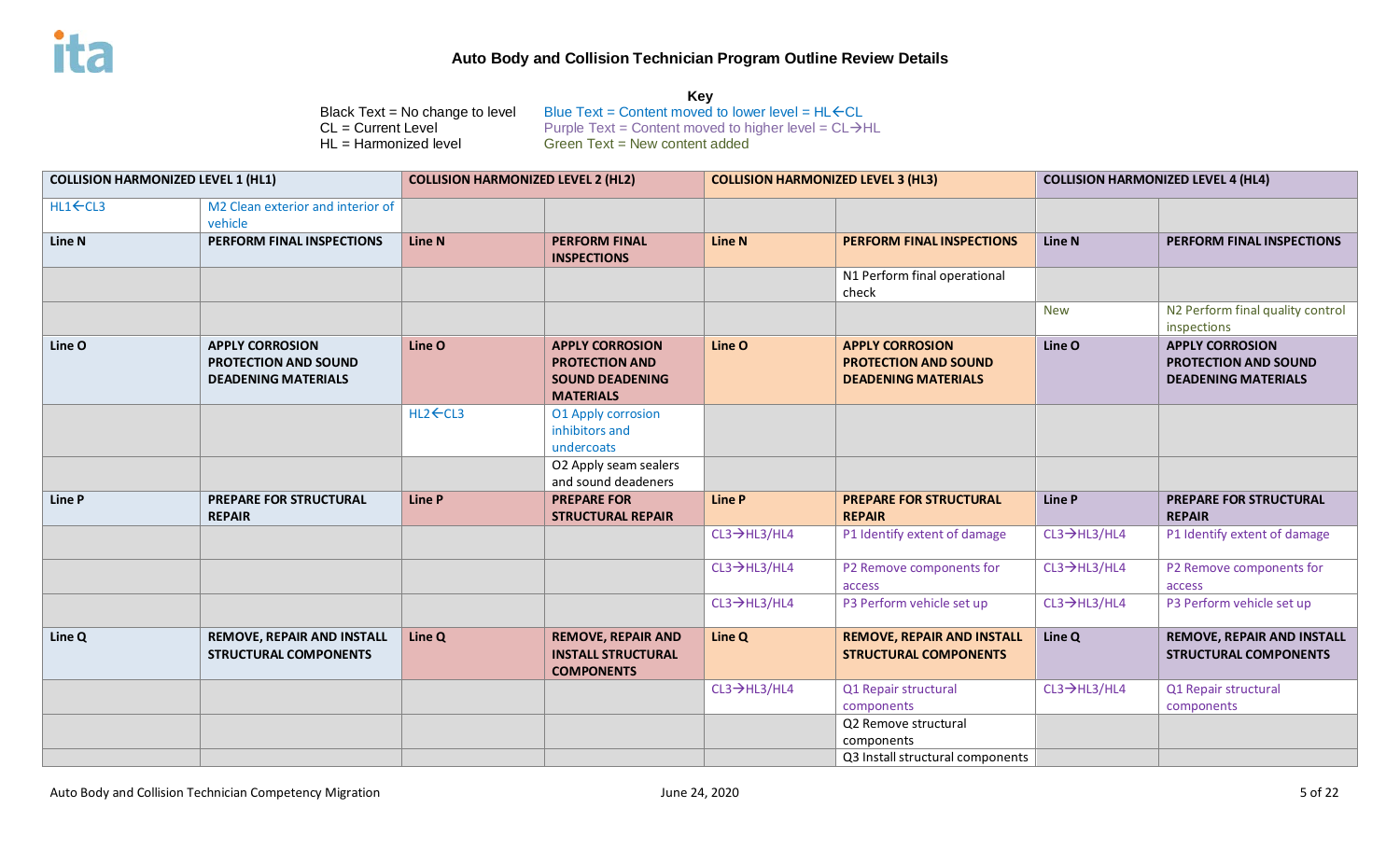| <b>COLLISION HARMONIZED LEVEL 1 (HL1)</b> |                                                                                      | <b>COLLISION HARMONIZED LEVEL 2 (HL2)</b> |                                                                                       | <b>COLLISION HARMONIZED LEVEL 3 (HL3)</b> |                                                                                      | <b>COLLISION HARMONIZED LEVEL 4 (HL4)</b> |                                                                               |
|-------------------------------------------|--------------------------------------------------------------------------------------|-------------------------------------------|---------------------------------------------------------------------------------------|-------------------------------------------|--------------------------------------------------------------------------------------|-------------------------------------------|-------------------------------------------------------------------------------|
| Line R                                    | <b>REMOVE, INSTALL AND REPAIR</b><br><b>STRUCTURAL AND LAMINATED</b><br><b>GLASS</b> | Line R                                    | <b>REMOVE, INSTALL AND</b><br><b>REPAIR STRUCTURAL</b><br><b>AND LAMINATED GLASS</b>  | Line R                                    | <b>REMOVE, INSTALL AND REPAIR</b><br><b>STRUCTURAL AND LAMINATED</b><br><b>GLASS</b> | Line R                                    | <b>REMOVE, INSTALL AND REPAIR</b><br>STRUCTURAL AND LAMINATED<br><b>GLASS</b> |
|                                           |                                                                                      | $CL1 \rightarrow HL2$                     | R1 Remove structural<br>glass                                                         |                                           |                                                                                      |                                           |                                                                               |
|                                           |                                                                                      | $CL1 \rightarrow HL2$                     | R2 Install structural glass                                                           |                                           |                                                                                      |                                           |                                                                               |
|                                           |                                                                                      | $CL1 \rightarrow HL2$                     | R3 Repair laminated<br>glass                                                          |                                           |                                                                                      |                                           |                                                                               |
| Line S                                    | <b>REMOVE AND INSTALL NON-</b><br><b>STRUCTURAL GLASS</b>                            | Line S                                    | <b>REMOVE AND INSTALL</b><br><b>NON-STRUCTURAL</b><br><b>GLASS</b>                    | <b>Line S</b>                             | <b>REMOVE AND INSTALL NON-</b><br><b>STRUCTURAL GLASS</b>                            | Line S                                    | <b>REMOVE AND INSTALL NON-</b><br><b>STRUCTURAL GLASS</b>                     |
|                                           |                                                                                      | $CL1 \rightarrow HL2$                     | S1 Remove non-<br>structural glass                                                    |                                           |                                                                                      |                                           |                                                                               |
|                                           |                                                                                      | $CL1 \rightarrow HL2$                     | S2 Install non-structural<br>glass                                                    |                                           |                                                                                      |                                           |                                                                               |
| Line T                                    | <b>DEACTIVATE AND REACTIVATE</b><br><b>ALTERNATE-FUEL SYSTEMS</b>                    | Line T                                    | <b>DEACTIVATE AND</b><br><b>REACTIVATE</b><br><b>ALTERNATE-FUEL</b><br><b>SYSTEMS</b> | Line T                                    | <b>DEACTIVATE AND REACTIVATE</b><br><b>ALTERNATE-FUEL SYSTEMS</b>                    | Line T                                    | <b>DEACTIVATE AND REACTIVATE</b><br><b>ALTERNATE-FUEL SYSTEMS</b>             |
|                                           |                                                                                      |                                           |                                                                                       | <b>New</b>                                | T1 Deactivate alternate-fuel<br>systems                                              |                                           |                                                                               |
|                                           |                                                                                      |                                           |                                                                                       | <b>New</b>                                | T2 Reactivate alternate-fuel<br>systems                                              |                                           |                                                                               |
| Line U                                    | <b>REMOVE AND INSTALL</b><br><b>MECHANICAL COMPONENTS</b>                            | Line U                                    | <b>REMOVE AND INSTALL</b><br><b>MECHANICAL</b><br><b>COMPONENTS</b>                   | Line U                                    | <b>REMOVE AND INSTALL</b><br><b>MECHANICAL COMPONENTS</b>                            | Line U                                    | <b>REMOVE AND INSTALL</b><br><b>MECHANICAL COMPONENTS</b>                     |
|                                           |                                                                                      |                                           |                                                                                       | $CL2 \rightarrow HL3$                     | U1 Identify fundamentals of<br>heating and cooling systems and<br>components         |                                           |                                                                               |
|                                           |                                                                                      |                                           |                                                                                       | $CL2 \rightarrow HL3$                     | U2 Identify fundamentals of<br>powertrain systems and<br>components                  |                                           |                                                                               |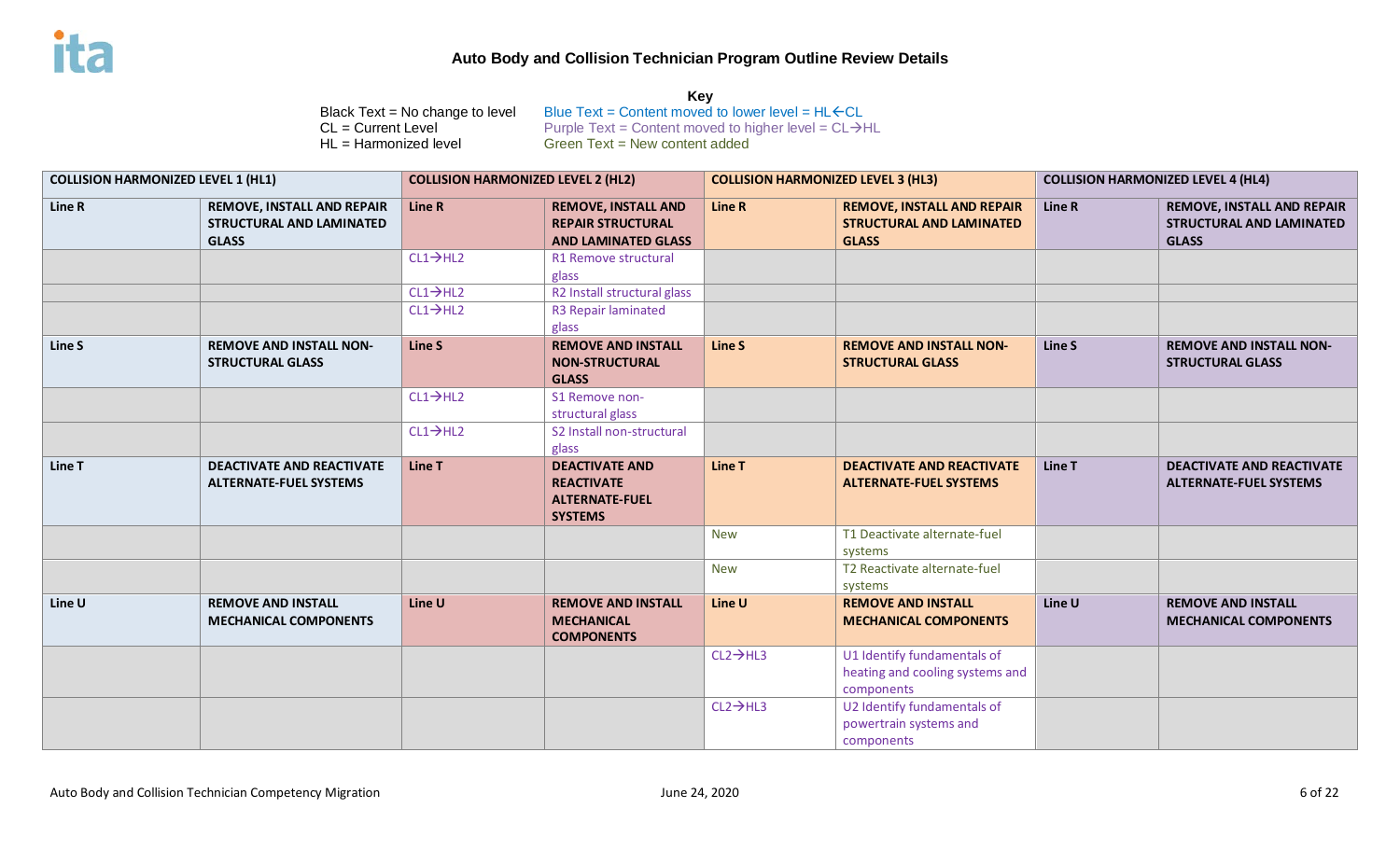| <b>COLLISION HARMONIZED LEVEL 1 (HL1)</b> |                                                                                            | <b>COLLISION HARMONIZED LEVEL 2 (HL2)</b> |                                                                                                      | <b>COLLISION HARMONIZED LEVEL 3 (HL3)</b> |                                                                                            | <b>COLLISION HARMONIZED LEVEL 4 (HL4)</b> |                                                                                     |
|-------------------------------------------|--------------------------------------------------------------------------------------------|-------------------------------------------|------------------------------------------------------------------------------------------------------|-------------------------------------------|--------------------------------------------------------------------------------------------|-------------------------------------------|-------------------------------------------------------------------------------------|
|                                           |                                                                                            |                                           |                                                                                                      |                                           |                                                                                            | $CL3 \rightarrow HLA$                     | U3 Identify fundamentals of<br>steering, suspension and<br>braking systems          |
|                                           |                                                                                            |                                           |                                                                                                      | CL2/CL3→HL3/HL4                           | U4 Remove mechanical<br>components                                                         | $CL2/CL3 \rightarrow HL3/HL4$             | U4 Remove mechanical<br>components                                                  |
|                                           |                                                                                            |                                           |                                                                                                      | $CL2/CL3 \rightarrow HL3/HL4$             | U5 Install mechanical<br>components                                                        | $CL2/CL3 \rightarrow HL3/HL4$             | U5 Install mechanical<br>components                                                 |
| Line V                                    | <b>REMOVE, REPAIR AND INSTALL</b><br><b>ELECTRICAL AND ELECTRONIC</b><br><b>COMPONENTS</b> | Line V                                    | <b>REMOVE, REPAIR AND</b><br><b>INSTALL ELECTRICAL</b><br><b>AND ELECTRONIC</b><br><b>COMPONENTS</b> | <b>Line V</b>                             | <b>REMOVE, REPAIR AND INSTALL</b><br><b>ELECTRICAL AND ELECTRONIC</b><br><b>COMPONENTS</b> | Line V                                    | <b>REMOVE, REPAIR AND INSTALL</b><br>ELECTRICAL AND ELECTRONIC<br><b>COMPONENTS</b> |
|                                           |                                                                                            |                                           |                                                                                                      | CL2/CL3→HL3/HL4                           | V1 Identify fundamentals of<br>electrical systems and<br>components                        |                                           |                                                                                     |
|                                           |                                                                                            |                                           |                                                                                                      | CL2/CL3→HL3/HL4                           | V <sub>2</sub> Remove electrical<br>components                                             |                                           |                                                                                     |
|                                           |                                                                                            |                                           |                                                                                                      | $CL2/CL3 \rightarrow HL3/HL4$             | V3 Repair damaged wires and<br>protective coverings                                        |                                           |                                                                                     |
|                                           |                                                                                            |                                           |                                                                                                      | CL2/CL3→HL3/HL4                           | V4 Install electrical components                                                           |                                           |                                                                                     |
|                                           |                                                                                            |                                           |                                                                                                      | <b>New</b>                                | V5 Service advanced electronic<br>components                                               | <b>New</b>                                | V5 Service advanced electronic<br>components                                        |
| Line W                                    | <b>REPAIR AND REPLACE INTERIOR</b><br><b>COMPONENTS</b>                                    | Line W                                    | <b>REPAIR AND REPLACE</b><br><b>INTERIOR COMPONENTS</b>                                              | Line W                                    | <b>REPAIR AND REPLACE INTERIOR</b><br><b>COMPONENTS</b>                                    | Line W                                    | <b>REPAIR AND REPLACE INTERIOR</b><br><b>COMPONENTS</b>                             |
|                                           |                                                                                            | $CL1 \rightarrow H12$                     | <b>W1 Repair interior</b><br>components                                                              |                                           |                                                                                            |                                           |                                                                                     |
|                                           |                                                                                            | $CL1 \rightarrow H12$                     | W2 Replace interior<br>components                                                                    |                                           |                                                                                            |                                           |                                                                                     |
| Line X                                    | <b>SERVICE SUPPLEMENTAL</b><br><b>RESTRAINT SYSTEMS (SRS)</b>                              | Line X                                    | <b>SERVICE SUPPLEMENTAL</b><br><b>RESTRAINT SYSTEMS</b><br>(SRS)                                     | Line X                                    | <b>SERVICE SUPPLEMENTAL</b><br><b>RESTRAINT SYSTEMS (SRS)</b>                              | Line X                                    | <b>SERVICE SUPPLEMENTAL</b><br><b>RESTRAINT SYSTEMS (SRS)</b>                       |
|                                           |                                                                                            |                                           |                                                                                                      | $CL2 \rightarrow HL3$                     | X1 Service seat belt restraint<br>systems                                                  |                                           |                                                                                     |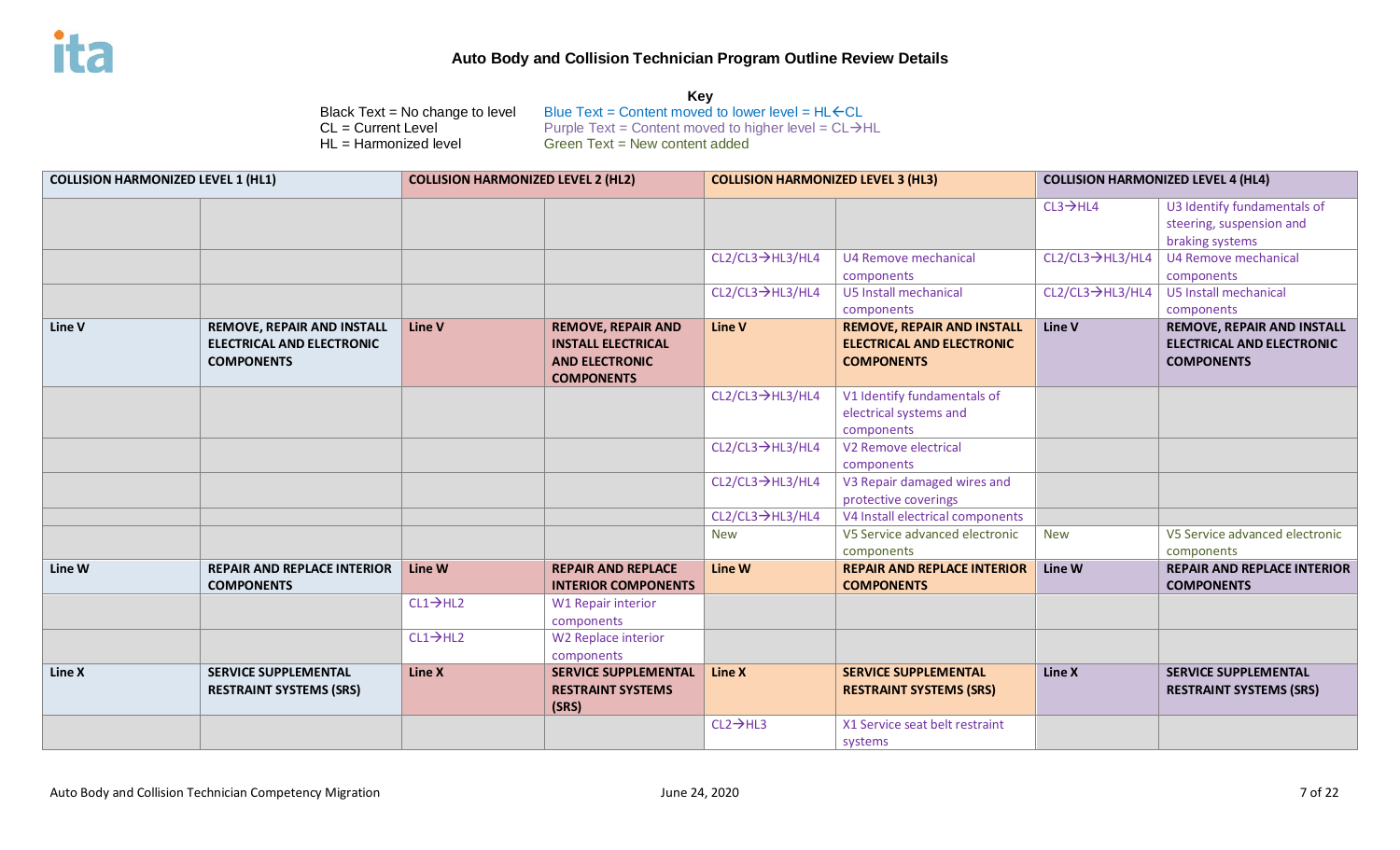| Kev                                                               |
|-------------------------------------------------------------------|
| Blue Text = Content moved to lower level = $HL$ $\leftarrow$ CL   |
| Purple Text = Content moved to higher level = $CL \rightarrow HL$ |
| Green $Text = New content added$                                  |
|                                                                   |

| COLLISION HARMONIZED LEVEL 1 (HL1) |  | <b>COLLISION HARMONIZED LEVEL 2 (HL2)</b> |  | COLLISION HARMONIZED LEVEL 3 (HL3) |                                 | <b>COLLISION HARMONIZED LEVEL 4 (HL4)</b> |  |
|------------------------------------|--|-------------------------------------------|--|------------------------------------|---------------------------------|-------------------------------------------|--|
|                                    |  |                                           |  | $CL2 \rightarrow H1$ ?             | X2 Service air bags and related |                                           |  |
|                                    |  |                                           |  |                                    | components                      |                                           |  |

**Details – Competency Migration**

This chart shows **where content from the current MVBR program (CL) moved to in the harmonized Collision program (HL)** and includes details of content that was moved or split across levels.

# **CURRENT LEVEL 1 (MVBR) TO HARMONIZED LEVEL 1**

| <b>CURRENT LEVEL 1 (MVBR) CL1</b>               | <b>HARMONIZED COMMON CORE LEVEL 1 (HL1)</b>                     | <b>MIGRATION</b> | <b>DETAILS</b>                                           |
|-------------------------------------------------|-----------------------------------------------------------------|------------------|----------------------------------------------------------|
| Line A OCCUPATIONAL SKILLS AND SAFETY           | Line A PERFORM SAFETY-RELATED FUNCTIONS                         |                  |                                                          |
| A1 Describe safe work practices                 | A1 Maintain safe work environment                               | N/A              |                                                          |
|                                                 | B2 Use lifting equipment                                        |                  |                                                          |
| A2 Describe shop safety procedures              | A1 Maintain safe work environment                               | N/A              |                                                          |
|                                                 | B2 Use lifting equipment                                        |                  |                                                          |
|                                                 | B6 Maintain shop equipment                                      |                  |                                                          |
| A3 Describe waste product handling              | D <sub>2</sub> Use documentation                                | N/A              |                                                          |
| A4 Describe WHMIS                               | A1 Maintain safe work environment                               | N/A              |                                                          |
| A5 Describe Personal Protective Equipment (PPE) | A2 Use personal protective equipment (PPE) and safety equipment | N/A              |                                                          |
| A6 Describe WCB Standards and Regulations       | A1 Maintain safe work environment                               | N/A              |                                                          |
| Line B TOOLS AND EQUIPMENT                      | Line B USE TOOLS AND EQUIPMENT                                  |                  |                                                          |
|                                                 | Line D ORGANIZE WORK AND USE DOCUMENTATION                      |                  |                                                          |
| B1 Describe collision repair hand tools         | B1 Maintain hand and power tools                                | N/A              |                                                          |
| B2 Identify power tools                         | B1 Maintain hand and power tools                                | N/A              |                                                          |
|                                                 | B6 Maintain shop equipment                                      | N/A              | This content was taught in context of other tasks in CL1 |
| B3 Identify various fasteners                   | F <sub>2</sub> Remove trim and hardware                         | N/A              |                                                          |
|                                                 | F3 Install trim and hardware                                    |                  |                                                          |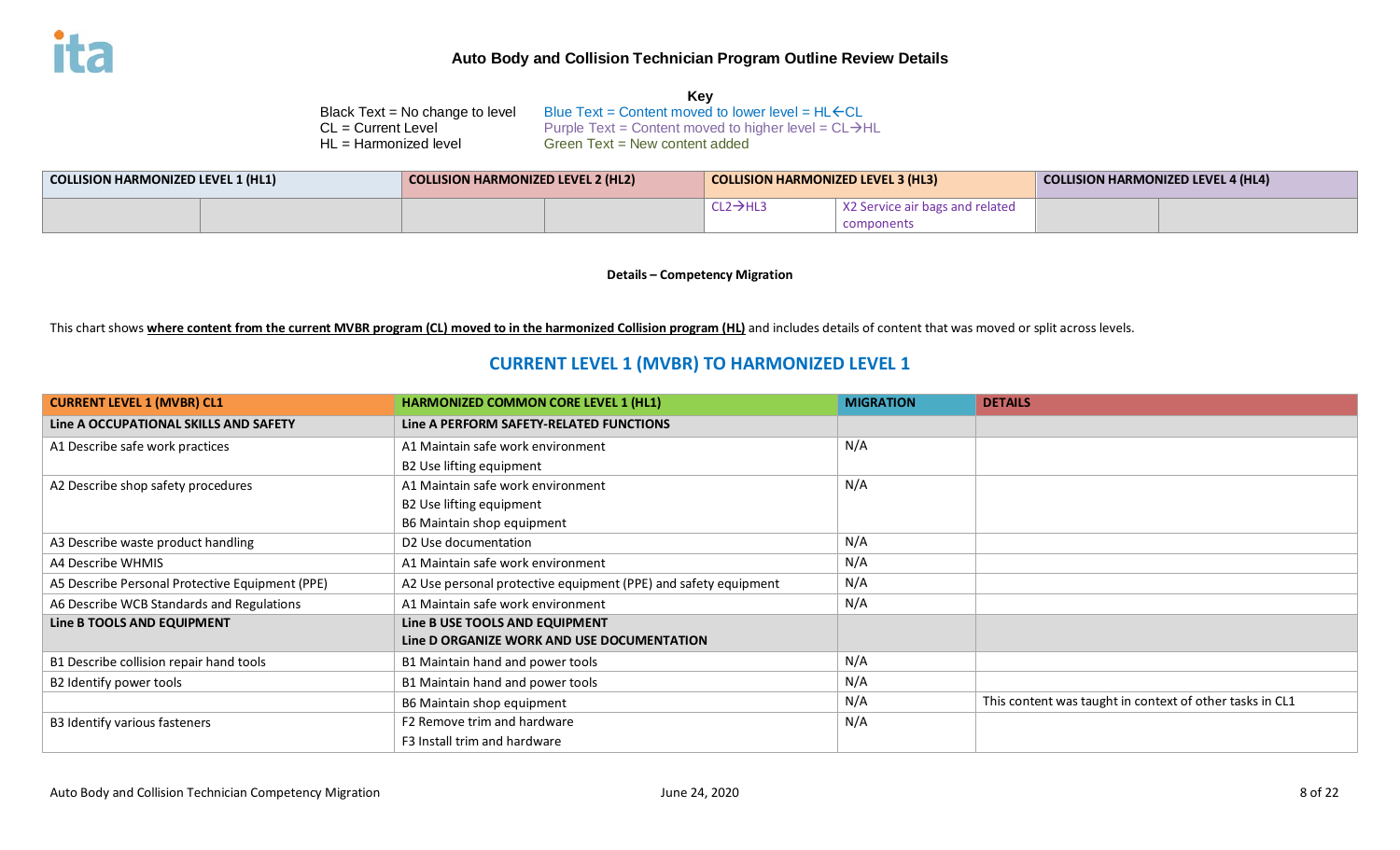#### **Key**

| <b>CURRENT LEVEL 1 (MVBR) CL1</b>                  | HARMONIZED COMMON CORE LEVEL 1 (HL1)                               | <b>MIGRATION</b>  | <b>DETAILS</b>                                                                       |
|----------------------------------------------------|--------------------------------------------------------------------|-------------------|--------------------------------------------------------------------------------------|
| B4 Describe organizational skills                  | D1 Organize parts, materials and work area                         | N/A               |                                                                                      |
|                                                    | D2 Use documentation                                               |                   |                                                                                      |
|                                                    | D4 Organize production schedule                                    |                   |                                                                                      |
|                                                    | D3 Perform inspections                                             | <b>Added from</b> | Includes performing inspections of coatings and inspecting body                      |
|                                                    |                                                                    | Refinishing       | repairs (prior to refinishing)                                                       |
| Line C OXYACETYLENE PROCEDURES                     | Line C USE WELDING EQUIPMENT                                       |                   |                                                                                      |
| C1 Describe oxyacetylene safety                    | C1 Use cutting and heating equipment                               | N/A               |                                                                                      |
| C2 Perform oxyacetylene procedures                 | C1 Use cutting and heating equipment                               | N/A               |                                                                                      |
| Line D WELDING                                     | Line C USE WELDING EQUIPMENT                                       |                   |                                                                                      |
| D1 Describe MIG (Shielded Metal Arc Welding SMAW)  | C2 Use welding equipment                                           | N/A               |                                                                                      |
| safety                                             |                                                                    |                   |                                                                                      |
| D2 Describe MIG welding process                    |                                                                    |                   |                                                                                      |
| D3 Perform various MIG welds on sheet steel        |                                                                    |                   |                                                                                      |
| D4 Describe plasma arc cutting                     |                                                                    |                   |                                                                                      |
| D5 Describe resistance spot welders                |                                                                    |                   |                                                                                      |
|                                                    | C3 Maintain welding equipment                                      | N/A               | This content was taught in context of other tasks in CL1.                            |
| N/A                                                | Line E USE COMMUNICATION AND MENTORING TECHNIQUES                  |                   |                                                                                      |
|                                                    | E1 Use communication techniques                                    | <b>New</b>        | Includes shop roles and responsibilities, business relations and<br>active listening |
| Line E SHEET METAL REPAIR                          | Line K REMOVE, REPAIR AND INSTALL METAL PANELS AND COMPONENTS      |                   |                                                                                      |
| E1 Describe the characteristics of sheet metal     | K1 Identify fundamentals of vehicle construction, metal and damage | N/A               |                                                                                      |
| E2 Describe the types of basic sheet metal damage  | K1 Identify fundamentals of vehicle construction, metal and damage | N/A               |                                                                                      |
| E3 Identify sheet metal repair tools and equipment | K4 Repair metal panels and components                              | N/A               |                                                                                      |
|                                                    | K2 Prepare metal panels and components for repair                  |                   |                                                                                      |
|                                                    | K3 Remove metal panels and components                              |                   |                                                                                      |
|                                                    | K4 Repair metal panels and components                              |                   |                                                                                      |
| E4 Describe minor sheet metal damage repair        | K2 Prepare metal panels and components for repair                  | N/A               |                                                                                      |
|                                                    | K4 Repair metal panels and components                              |                   |                                                                                      |
|                                                    | H1 Mix repair materials                                            |                   |                                                                                      |
| Line F PLASTICS AND COMPOSITES                     | Line L REMOVE, REPAIR AND INSTALL PLASTIC AND COMPOSITE PANELS     |                   |                                                                                      |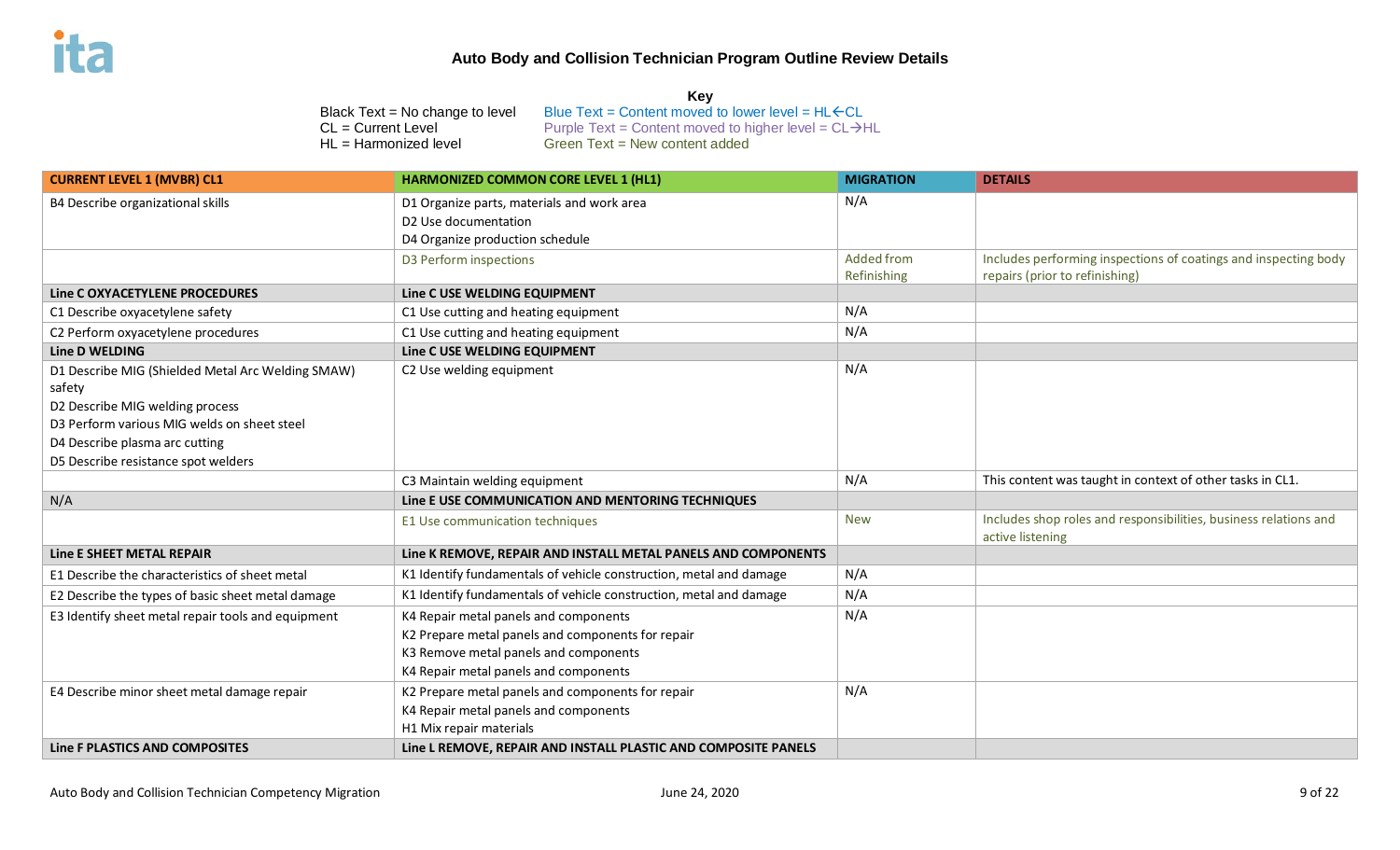#### **Key**

| <b>CURRENT LEVEL 1 (MVBR) CL1</b>                    | <b>HARMONIZED COMMON CORE LEVEL 1 (HL1)</b>                              | <b>MIGRATION</b>          | <b>DETAILS</b>                                                                                                                                       |
|------------------------------------------------------|--------------------------------------------------------------------------|---------------------------|------------------------------------------------------------------------------------------------------------------------------------------------------|
|                                                      | <b>AND COMPONENTS</b>                                                    |                           |                                                                                                                                                      |
| F1 Describe plastic repair tools and equipment       | L1 Identify fundamentals of plastics and composite panels and components | N/A                       |                                                                                                                                                      |
|                                                      | L4 Repair plastic and composite panels and components                    |                           |                                                                                                                                                      |
| F2 Describe plastic repair techniques                | L1 Identify fundamentals of plastics and composite panels and components | N/A                       |                                                                                                                                                      |
|                                                      | L4 Repair plastic and composite panels and components                    |                           |                                                                                                                                                      |
| F3 Demonstrate plastic repair techniques             | L2 Prepare plastic and composite panels and components for repair        | N/A                       |                                                                                                                                                      |
|                                                      | L3 Remove plastic and composite panels and components                    |                           |                                                                                                                                                      |
|                                                      | L4 Repair plastic and composite panels and components                    |                           |                                                                                                                                                      |
|                                                      | L5 Install plastic and composite panels and components                   |                           |                                                                                                                                                      |
| <b>Line G SURFACE PREPARATION</b>                    | <b>Line G PREPARE SURFACE</b>                                            |                           |                                                                                                                                                      |
|                                                      | Line H USE REPAIR MATERIALS AND EQUIPMENT                                |                           |                                                                                                                                                      |
| G1 Describe spray gun use                            | B4 Maintain spray equipment                                              | $CL1 \rightarrow HLI/HL2$ | Content from Level 1 was split across Levels 1 and 2<br>HL1= Perform spray equipment maintenance and test spray<br>HL2 = Describe recycling machines |
|                                                      | H3 Perform spray gun set up                                              | N/A                       |                                                                                                                                                      |
| G2 Identify air supply and purification equipment    | B3 Maintain spray booth                                                  | N/A                       |                                                                                                                                                      |
| G3 Identify various spray booths                     | B3 Maintain spray booth                                                  | N/A                       |                                                                                                                                                      |
|                                                      | B7 Use curing and drying equipment                                       |                           |                                                                                                                                                      |
| G4 Demonstrate preparation for application of        | G4 Sand surface                                                          | N/A                       |                                                                                                                                                      |
| undercoats/primers                                   | H1 Mix repair materials                                                  |                           |                                                                                                                                                      |
| G5 Demonstrate the application of undercoats/primers | B5 Maintain mixing equipment                                             | N/A                       |                                                                                                                                                      |
|                                                      | H2 Prepare spray booth                                                   |                           |                                                                                                                                                      |
|                                                      | H4 Apply repair materials                                                |                           |                                                                                                                                                      |
|                                                      | G1 Perform initial preparation                                           | HL1←CL3                   | Moved from Level 3 to Level 1; includes cleaning the surface and<br>identifying substrate condition                                                  |
|                                                      | G2 Mask surface                                                          | Added from                | Includes using masking techniques for primer                                                                                                         |
|                                                      |                                                                          | Refinishing               |                                                                                                                                                      |
|                                                      | G3 Strip surface                                                         | Added from                | Includes describing paint removal techniques                                                                                                         |
|                                                      |                                                                          | Refinishing               |                                                                                                                                                      |
| G6 Identify corrosion protection techniques          |                                                                          | $CL1 \rightarrow HL2$     | Moved to HL2. See Level 2 chart below for details.                                                                                                   |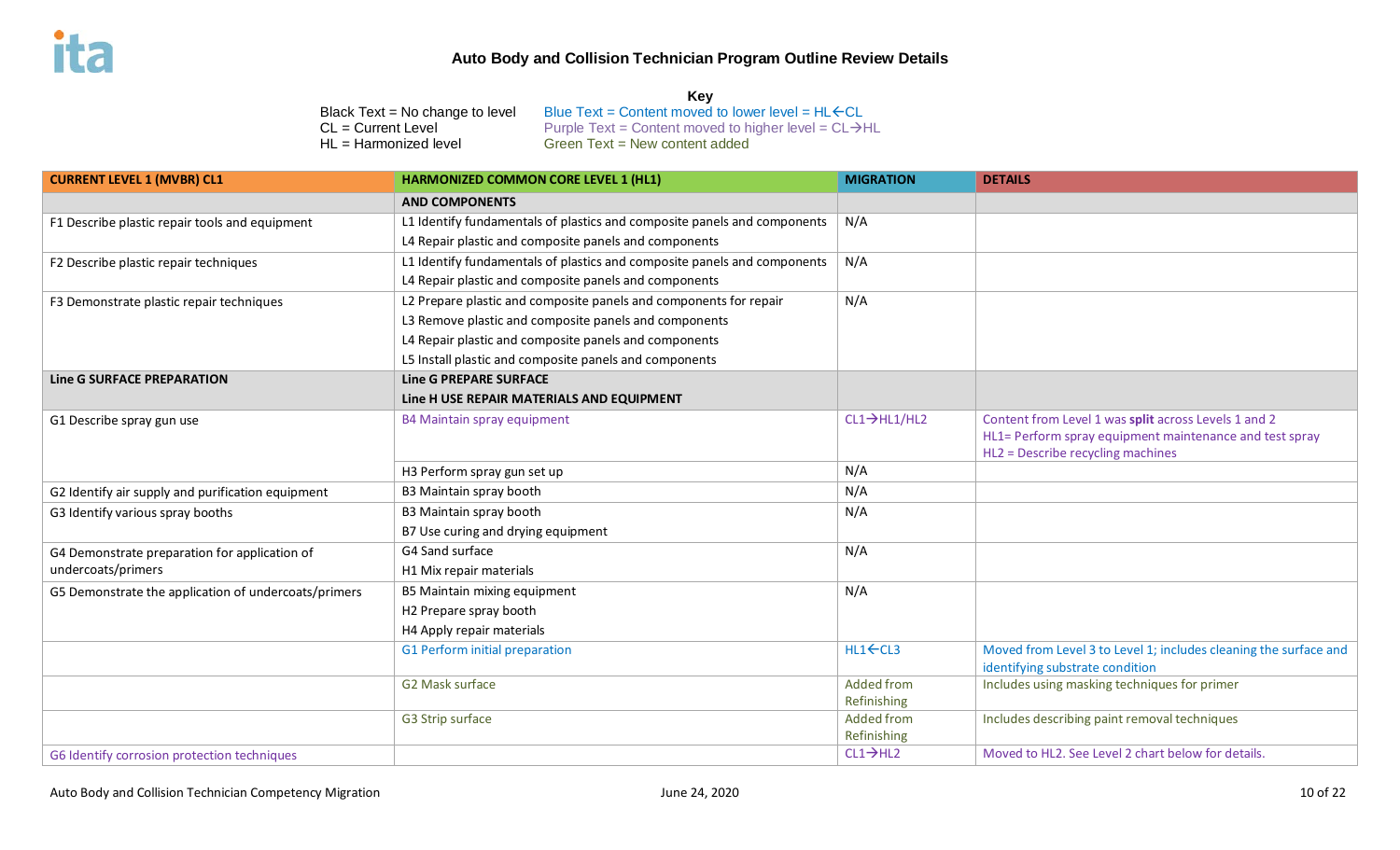#### **Key**

| <b>CURRENT LEVEL 1 (MVBR) CL1</b>               | <b>HARMONIZED COMMON CORE LEVEL 1 (HL1)</b>                                                                   | <b>MIGRATION</b>              | <b>DETAILS</b>                                                                                                                                                                                                                                                                                               |
|-------------------------------------------------|---------------------------------------------------------------------------------------------------------------|-------------------------------|--------------------------------------------------------------------------------------------------------------------------------------------------------------------------------------------------------------------------------------------------------------------------------------------------------------|
| Line H AUTO BODY CONSTRUCTION AND COMPONENTS    | Line F REMOVE AND INSTALL VEHICLE COMPONENTS<br>Line K REMOVE, REPAIR AND INSTALL METAL PANELS AND COMPONENTS |                               |                                                                                                                                                                                                                                                                                                              |
| H1 Identify auto body construction types        | K1 Identify fundamentals of vehicle construction, metal and damage                                            | N/A                           |                                                                                                                                                                                                                                                                                                              |
| H2 Describe panel alignment methods             | K4 Repair metal panels and components                                                                         | N/A                           |                                                                                                                                                                                                                                                                                                              |
|                                                 | K5 Install metal panels and components                                                                        |                               |                                                                                                                                                                                                                                                                                                              |
| H3 Describe body component servicing procedures | F2 Remove trim and hardware                                                                                   | N/A                           |                                                                                                                                                                                                                                                                                                              |
|                                                 | F3 Install trim and hardware                                                                                  |                               |                                                                                                                                                                                                                                                                                                              |
|                                                 | K2 Prepare metal panels and components for repair                                                             |                               |                                                                                                                                                                                                                                                                                                              |
|                                                 | K3 Remove metal panels and components                                                                         |                               |                                                                                                                                                                                                                                                                                                              |
|                                                 | K4 Repair metal panels and components                                                                         |                               |                                                                                                                                                                                                                                                                                                              |
|                                                 | K5 Install metal panels and components                                                                        |                               |                                                                                                                                                                                                                                                                                                              |
| H4 Describe automotive tempered glass           |                                                                                                               | $CL1 \rightarrow HL2$         | Moved to HL2. See Level 2 chart below for details.                                                                                                                                                                                                                                                           |
| H5 Describe automotive laminated glass          |                                                                                                               | $CL1 \rightarrow HL2$         | Moved to HL2. See Level 2 chart below for details.                                                                                                                                                                                                                                                           |
| H6 Service non-structural glass                 |                                                                                                               | $CL1 \rightarrow HL2$         | Moved to HL2. See Level 2 chart below for details.                                                                                                                                                                                                                                                           |
|                                                 | Line I APPLY REFINISHING MATERIALS                                                                            |                               |                                                                                                                                                                                                                                                                                                              |
|                                                 | 11 Mix refinishing materials                                                                                  | HL1/HL2 ← CL3 &<br><b>New</b> | Content moved from Level 3 to Levels 1 and 2 and NEW content<br>was added.<br>HL1 = Mix refinishing materials, including sealers, primer sealers,<br>single-stage, and base coat/clear coat<br>HL2 = Mix refinishing materials, including sealers, primer sealers,<br>single-stage, and base coat/clear coat |
|                                                 | 12 Apply primer sealers                                                                                       | HL1/HL2 ← CL3 &<br><b>New</b> | Content moved from Level 3 to Levels 1 and 2 and NEW content<br>was added.<br>$HL1 = Apply$ primer sealers<br>HL2 = Select and apply primer sealers (with a focus on tinting)                                                                                                                                |
|                                                 | 13 Apply single-stage paint                                                                                   | HL1/HL2 ← CL3 &<br><b>New</b> | Content moved from Level 3 to Levels 1 and 2 and NEW content<br>was added.<br>HL1 = Apply single-stage paint<br>HL2 = Describe single-stage paint (with a focus on<br>troubleshooting)                                                                                                                       |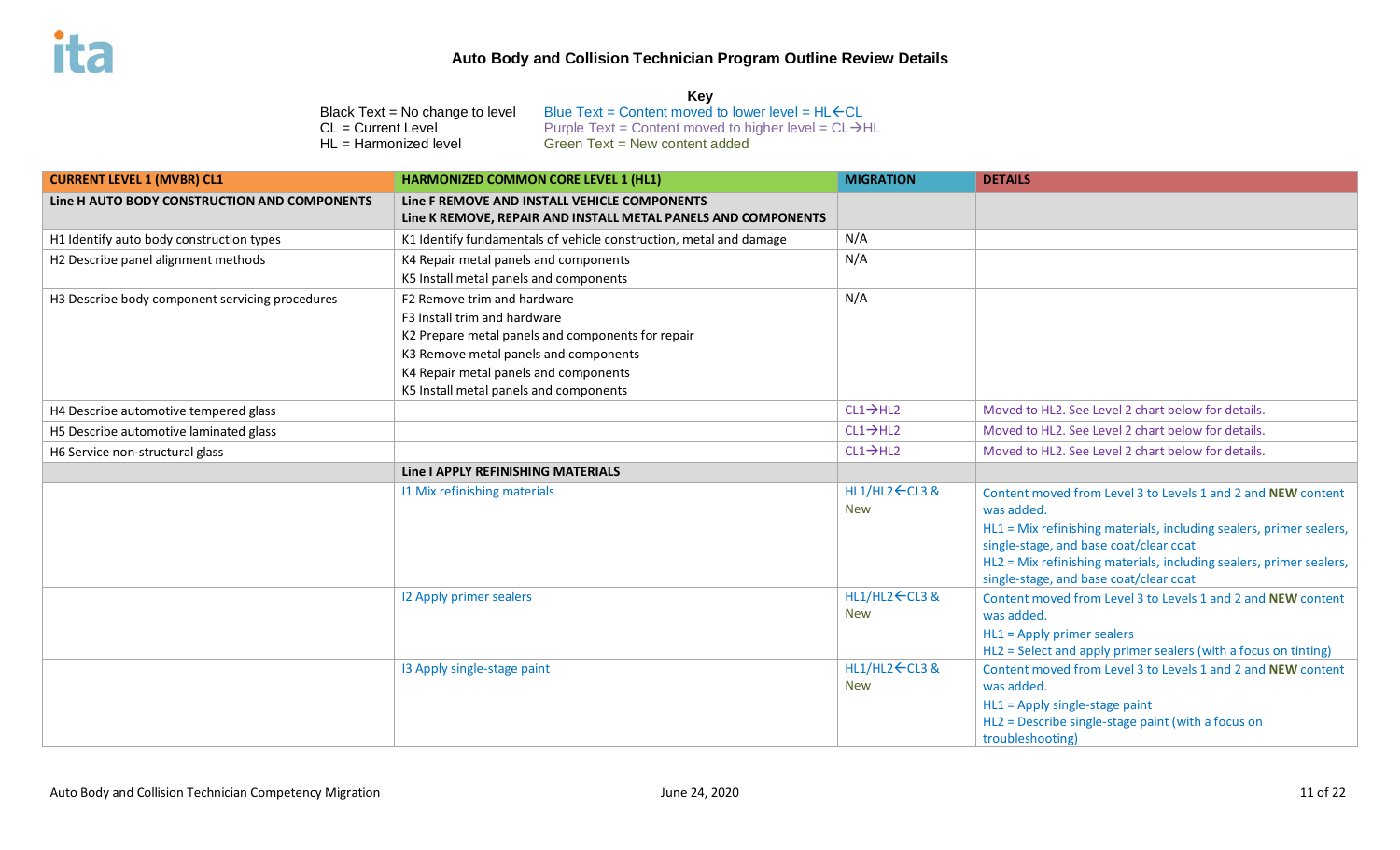|                                   | Key                                                               |
|-----------------------------------|-------------------------------------------------------------------|
| Black $Text = No change to level$ | Blue Text = Content moved to lower level = $HL$ $\leftarrow$ CL   |
| $CL = Current Level$              | Purple Text = Content moved to higher level = $CL \rightarrow HL$ |
| $HL = Harmonized level$           | Green $Text = New content added$                                  |

| <b>CURRENT LEVEL 1 (MVBR) CL1</b> | <b>HARMONIZED COMMON CORE LEVEL 1 (HL1)</b> | <b>MIGRATION</b>              | <b>DETAILS</b>                                                                                                                                                                                             |
|-----------------------------------|---------------------------------------------|-------------------------------|------------------------------------------------------------------------------------------------------------------------------------------------------------------------------------------------------------|
|                                   | I4 Apply base coat/clear coat               | HL1/HL2 ← CL3 &<br><b>New</b> | Content moved from Level 3 to Levels 1 and 2 and NEW content<br>was added.<br>HL1 = Apply base coat/clear coat finish<br>HL2 = Describe applying and blending base coat/clear coat and<br>multistage paint |
|                                   | Line M DETAIL EXTERIOR                      |                               |                                                                                                                                                                                                            |
|                                   | M1 Remove minor imperfections               | $HL1$ $\leftarrow$ $CL3$      | HL1 = Describe the post-refinish detailing process; polish panel                                                                                                                                           |
|                                   | M2 Clean exterior and interior of vehicle   | $HL1$ $\leftarrow$ $CL3$      | HL1 = Describe cleaning exterior and interior of vehicle                                                                                                                                                   |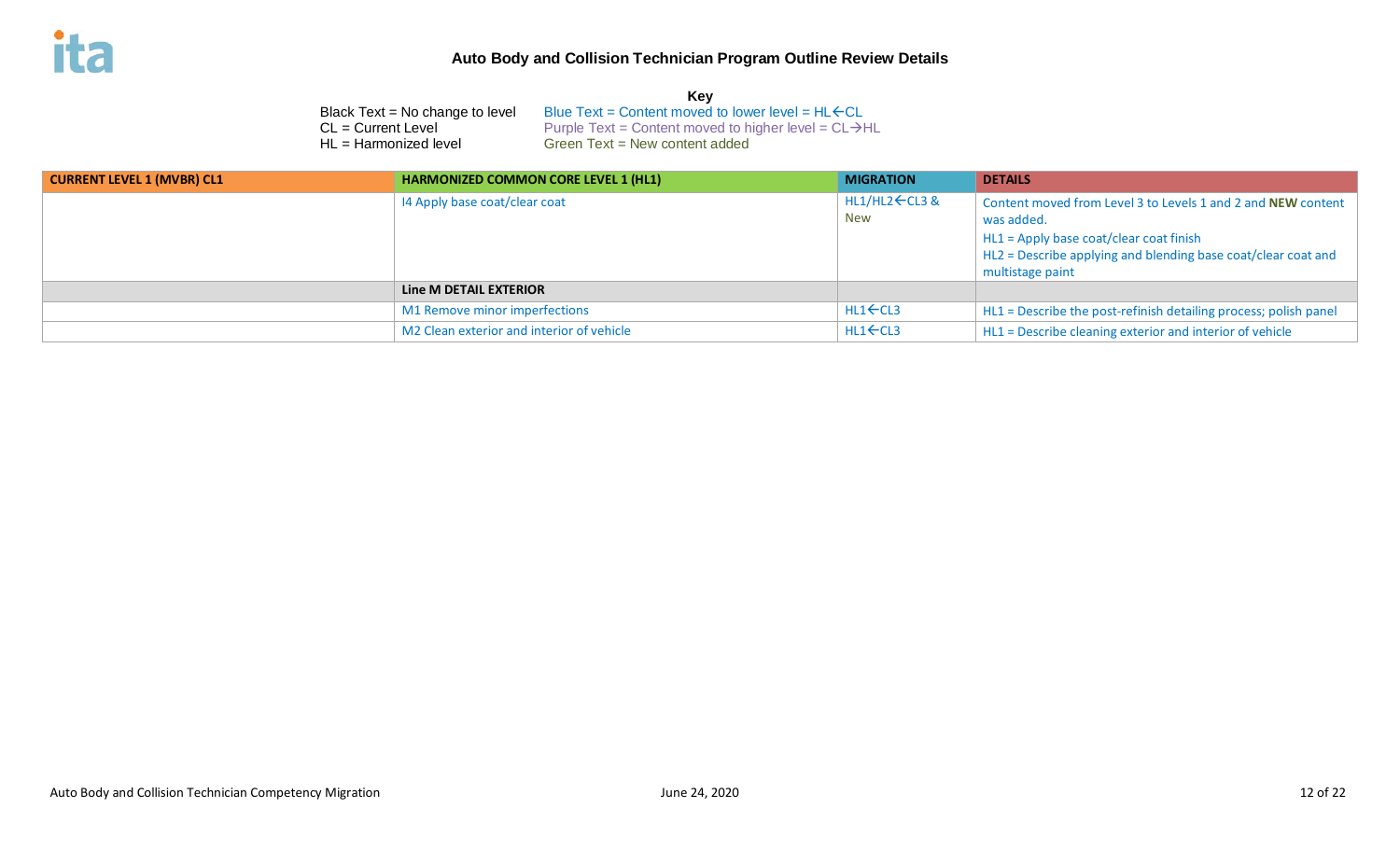**Key** Black Text = No change to level Blue Text = Content moved to lower level =  $HL$   $\leftarrow$  CL = Current Level = CL  $\rightarrow$  Purple Text = Content moved to higher level = CL  $\rightarrow$  F  $CL = Current Level$ <br>  $HL = Harmonized level$  Purple Text = Content moved to higher level = CL $\rightarrow$ HL<br>
Green Text = New content added Green Text = New content added

# **CURRENT LEVEL 2 (MVBR) TO HARMONIZED LEVEL 2**

| <b>CURRENT LEVEL 2 (MVBR) CL2</b>                      | <b>HARMONIZED LEVEL 2 (HL2)</b>                           | <b>MIGRATION</b>          | <b>DETAILS</b>                                                                                                                                                                    |
|--------------------------------------------------------|-----------------------------------------------------------|---------------------------|-----------------------------------------------------------------------------------------------------------------------------------------------------------------------------------|
|                                                        | Line B USE TOOLS AND EQUIPMENT                            |                           |                                                                                                                                                                                   |
|                                                        | <b>B2 Use lifting equipment</b>                           | $CL1 \rightarrow HLI/HL2$ | Content from Level 1 was split across Levels 1 and 2<br>HL1 = Perform vehicle lifting<br>HL2 = Describe specialty lifts; lift and mount vehicle to install<br>anchoring equipment |
|                                                        | B4 Maintain spray equipment                               | $CL1 \rightarrow HLI/HL2$ | Content from Level 1 was split across Levels 1 and 2<br>HL1 = Perform spray equipment maintenance and test spray<br>HL2 = Describe recycling machines                             |
|                                                        | <b>B5 Maintain mixing equipment</b>                       | New from RSOS             | HL2 = Maintain mixing systems and room<br>Note: HL1 content wasn't new                                                                                                            |
| <b>Line D WELDING</b>                                  | Line C USE WELDING EQUIPMENT                              |                           |                                                                                                                                                                                   |
| D6 Describe set-up procedures for MIG welding aluminum | C2 Use welding equipment<br>C3 Maintain welding equipment | N/A                       |                                                                                                                                                                                   |
| D7 Perform various aluminum MIG welds                  | C2 Use welding equipment<br>C3 Maintain welding equipment | N/A                       |                                                                                                                                                                                   |
|                                                        | Line D ORGANIZE WORK AND USE DOCUMENTATION                |                           |                                                                                                                                                                                   |
|                                                        | D1 Organize parts, materials and work area                | N/A                       | This was taught in context of other tasks; often referred to as<br>housekeeping                                                                                                   |
|                                                        | Line H USE REPAIR MATERIALS AND EQUIPMENT                 |                           |                                                                                                                                                                                   |
|                                                        | H2 Prepare spray booth                                    | $HL2$ $\leftarrow$ $CL3$  | HL2 = Describe preparation of spray booths<br>Note: HL1 content for this competency wasn't moved                                                                                  |
|                                                        | H3 Perform spray gun set up                               | $HL2$ $\leftarrow$ CL3    | HL2 = Set up spray gun and components; verify and<br>troubleshoot patterns<br>Note: HL1 content for this competency wasn't moved                                                  |
|                                                        | Line I APPLY REFINISHING MATERIALS                        |                           |                                                                                                                                                                                   |
|                                                        | 11 Mix refinishing materials                              | HL1/HL2 ← CL3 & New       | Content moved from Level 3 to Levels 1 and 2 and NEW                                                                                                                              |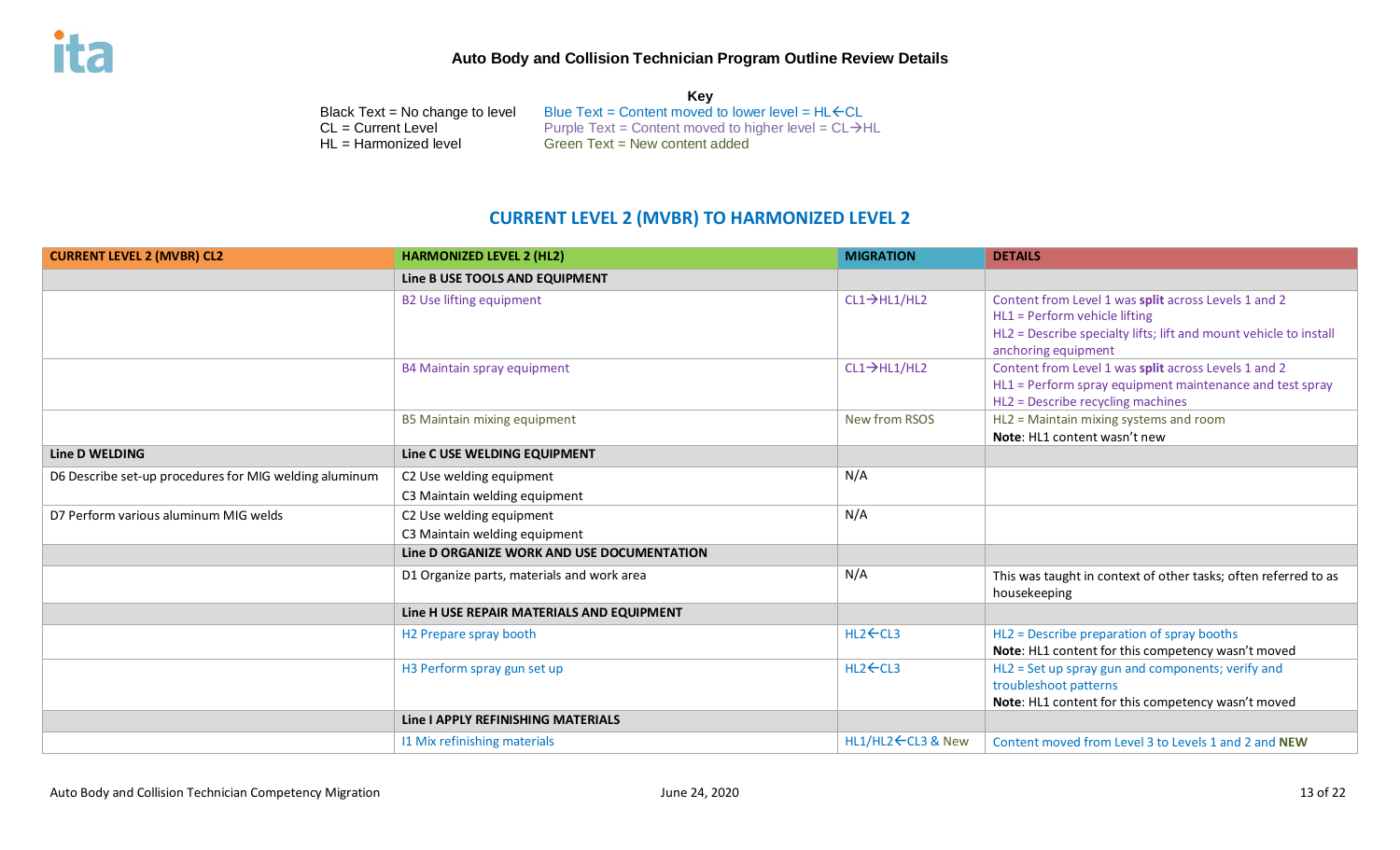**Key**

| $CL = Current Level$                                      | Blue Text = Content moved to lower level = $HL$ $CL$<br>Black $Text = No change to level$<br>Purple Text = Content moved to higher level = $CL \rightarrow HL$<br>HL = Harmonized level<br>Green Text = New content added |                     |                                                                                                                                                                                                                                                      |
|-----------------------------------------------------------|---------------------------------------------------------------------------------------------------------------------------------------------------------------------------------------------------------------------------|---------------------|------------------------------------------------------------------------------------------------------------------------------------------------------------------------------------------------------------------------------------------------------|
| <b>CURRENT LEVEL 2 (MVBR) CL2</b>                         | <b>HARMONIZED LEVEL 2 (HL2)</b>                                                                                                                                                                                           | <b>MIGRATION</b>    | <b>DETAILS</b>                                                                                                                                                                                                                                       |
|                                                           |                                                                                                                                                                                                                           |                     | content was added.<br>HL1 = Mix refinishing materials, including sealers, primer<br>sealers, single-stage, and base coat/clear coat<br>HL2 = Mix refinishing materials, including sealers, primer<br>sealers, single-stage, and base coat/clear coat |
|                                                           | 12 Apply primer sealers                                                                                                                                                                                                   | HL1/HL2 ← CL3 & New | Content moved from Level 3 to Levels 1 and 2 and NEW<br>content was added.<br>HL1 = Apply primer sealers<br>HL2 = Select and apply primer sealers (with a focus on<br>tinting)                                                                       |
|                                                           | 13 Apply single-stage paint                                                                                                                                                                                               | HL1/HL2 ← CL3 & New | Content moved from Level 3 to Levels 1 and 2 and NEW<br>content was added.<br>HL1 = Apply single-stage paint<br>HL2 = Describe single-stage paint (with a focus on<br>troubleshooting)                                                               |
|                                                           | I4 Apply base coat/clear coat                                                                                                                                                                                             | HL1/HL2 ← CL3 & New | Content moved from Level 3 to Levels 1 and 2 and NEW<br>content was added.<br>HL1 = Apply base coat/clear coat finish<br>HL2 = Describe applying and blending base coat/clear coat and<br>multistage paint                                           |
|                                                           | 16 Perform colour adjustment                                                                                                                                                                                              | New from RSOS       | New content was added; includes describing colour theory and<br>adjustment                                                                                                                                                                           |
|                                                           | Line J PERFORM POST-REFINISHING FUNCTIONS                                                                                                                                                                                 |                     |                                                                                                                                                                                                                                                      |
|                                                           | J2 Correct surface imperfections                                                                                                                                                                                          | HL2 ← CL3           | HL2 = Recognize surface imperfections; describe correcting<br>surface imperfections                                                                                                                                                                  |
| Line E SHEET METAL REPAIR                                 | Line K REMOVE, REPAIR AND INSTALL METAL PANELS AND COMPONENTS                                                                                                                                                             |                     |                                                                                                                                                                                                                                                      |
| E5 Describe productive organizational skills              | D5 Prepare repair plan                                                                                                                                                                                                    | N/A                 |                                                                                                                                                                                                                                                      |
| E6 Describe complex damage analysis procedures            | K1 Identify fundamentals of vehicle construction, metal and damage                                                                                                                                                        | N/A                 |                                                                                                                                                                                                                                                      |
| E7 Describe roughing procedures for repairing sheet metal | K4 Repair metal panels and components                                                                                                                                                                                     | N/A                 |                                                                                                                                                                                                                                                      |
| E8 Describe plastic filling procedures for damage to      | K4 Repair metal panels and components                                                                                                                                                                                     | N/A                 |                                                                                                                                                                                                                                                      |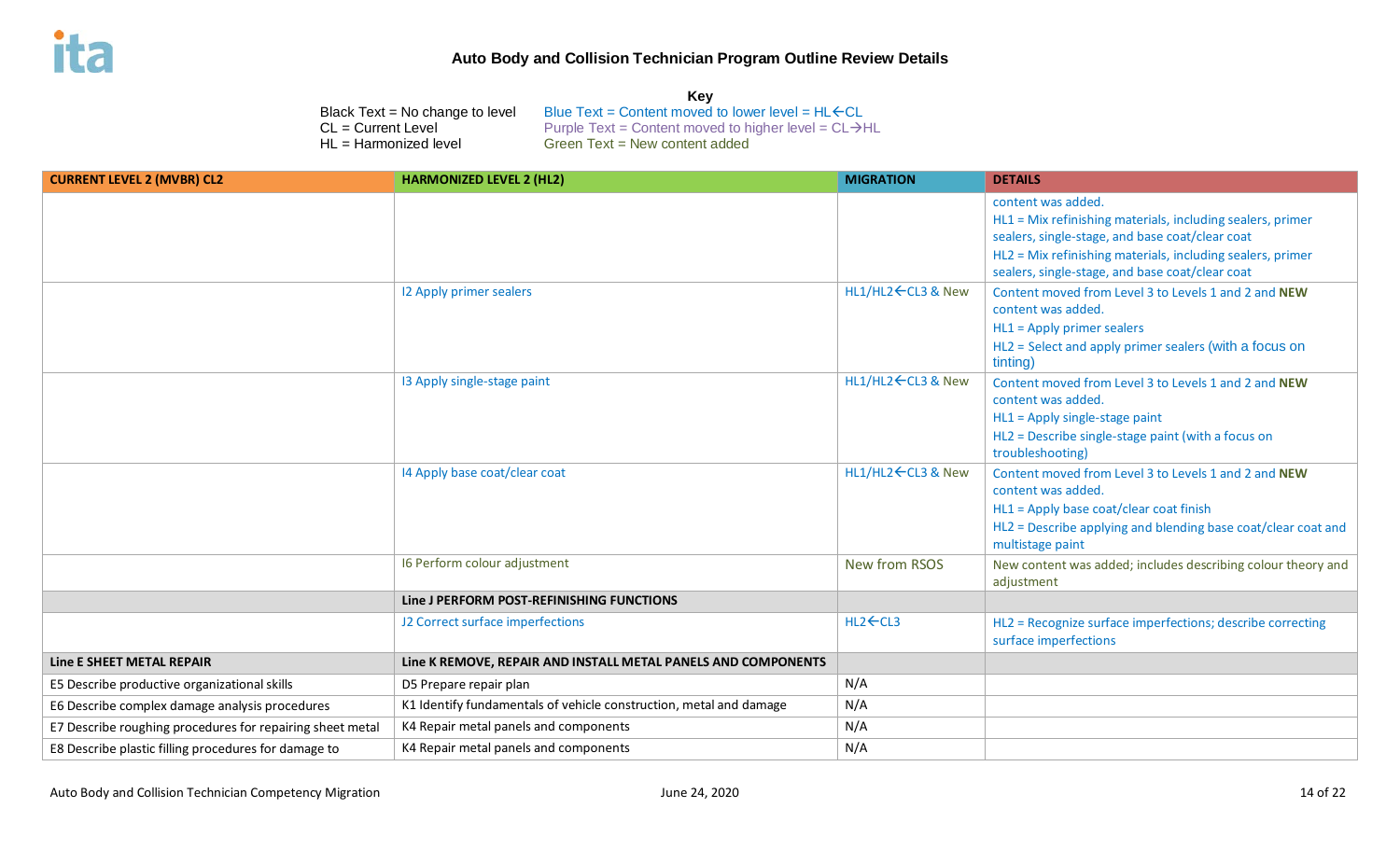#### **Key**

HL = Harmonized level Green Text = New content added

Black Text = No change to level Blue Text = Content moved to lower level =  $HL$   $CL$ **CL** = **Current Level** Purple Text = Content moved to higher level =  $CL \rightarrow HL$ 

| <b>CURRENT LEVEL 2 (MVBR) CL2</b>                     | <b>HARMONIZED LEVEL 2 (HL2)</b>                                                                                                                                                                                                               | <b>MIGRATION</b>          | <b>DETAILS</b>                                                                            |
|-------------------------------------------------------|-----------------------------------------------------------------------------------------------------------------------------------------------------------------------------------------------------------------------------------------------|---------------------------|-------------------------------------------------------------------------------------------|
| complex sheet metal areas                             |                                                                                                                                                                                                                                               |                           |                                                                                           |
| E9 Demonstrate sheet metal repair procedures          | K4 Repair metal panels and components                                                                                                                                                                                                         | N/A                       |                                                                                           |
| E10 Describe panel replacement and repair techniques  | K4 Repair metal panels and components                                                                                                                                                                                                         | N/A                       |                                                                                           |
| E11 Describe the characteristics of aluminum          | K1 Identify fundamentals of vehicle construction, metal and damage                                                                                                                                                                            | N/A                       |                                                                                           |
| E12 Describe basic sheet aluminum repairs             | K4 Repair metal panels and components                                                                                                                                                                                                         | N/A                       |                                                                                           |
| Line F PLASTICS AND COMPOSITES                        | Line L REMOVE, REPAIR AND INSTALL PLASTIC AND COMPOSITE PANELS<br><b>AND COMPONENTS</b>                                                                                                                                                       |                           |                                                                                           |
| F4 Describe fiberglass and SMC repair equipment       | L1 Identify fundamentals of plastics and composite panels and components<br>L4 Repair plastic and composite panels and components                                                                                                             | N/A                       |                                                                                           |
| F5 Describe repair procedures for fiberglass and SMC  | L2 Prepare plastic and composite panels and components for repair<br>L4 Repair plastic and composite panels and components                                                                                                                    | N/A                       |                                                                                           |
| F6 Perform fiberglass and SMC repairs                 | L2 Prepare plastic and composite panels and components for repair<br>L3 Remove plastic and composite panels and components<br>L4 Repair plastic and composite panels and components<br>L5 Install plastic and composite panels and components | N/A                       |                                                                                           |
| Line   MECHANICAL COMPONENTS                          |                                                                                                                                                                                                                                               |                           |                                                                                           |
| I1 Identify seat belt assemblies                      |                                                                                                                                                                                                                                               | $CL2 \rightarrow HL3$     | Content from CL2 was moved to HL3; see Level 3 chart below<br>for details.                |
| I2 Identify airbag system components                  |                                                                                                                                                                                                                                               | $CL2 \rightarrow HL3$     | Content from CL2 was moved to HL3; see Level 3 chart below<br>for details.                |
| 13 Discuss cooling system service                     |                                                                                                                                                                                                                                               | $CL2 \rightarrow HL3$     | Content from CL2 was moved to HL3; see Level 3 chart below<br>for details.                |
| 14 Describe air conditioning service                  |                                                                                                                                                                                                                                               | $CL2 \rightarrow HL3$     | Content from CL2 was moved to HL3; see Level 3 chart below<br>for details.                |
| I5 Identify vehicle systems                           |                                                                                                                                                                                                                                               | $CL2 \rightarrow HL3/HL4$ | Content from CL2 was moved to HL3 and HL4; see Level 3 and<br>4 charts below for details. |
| I6 Identify electrical/electronic on-board procedures |                                                                                                                                                                                                                                               | $CL2 \rightarrow HL3/HL4$ | Content from CL2 was moved to HL3 and HL4; see Level 3 and<br>4 charts below for details. |
|                                                       | Line O APPLY CORROSION PROTECTION AND SOUND DEADENING                                                                                                                                                                                         |                           |                                                                                           |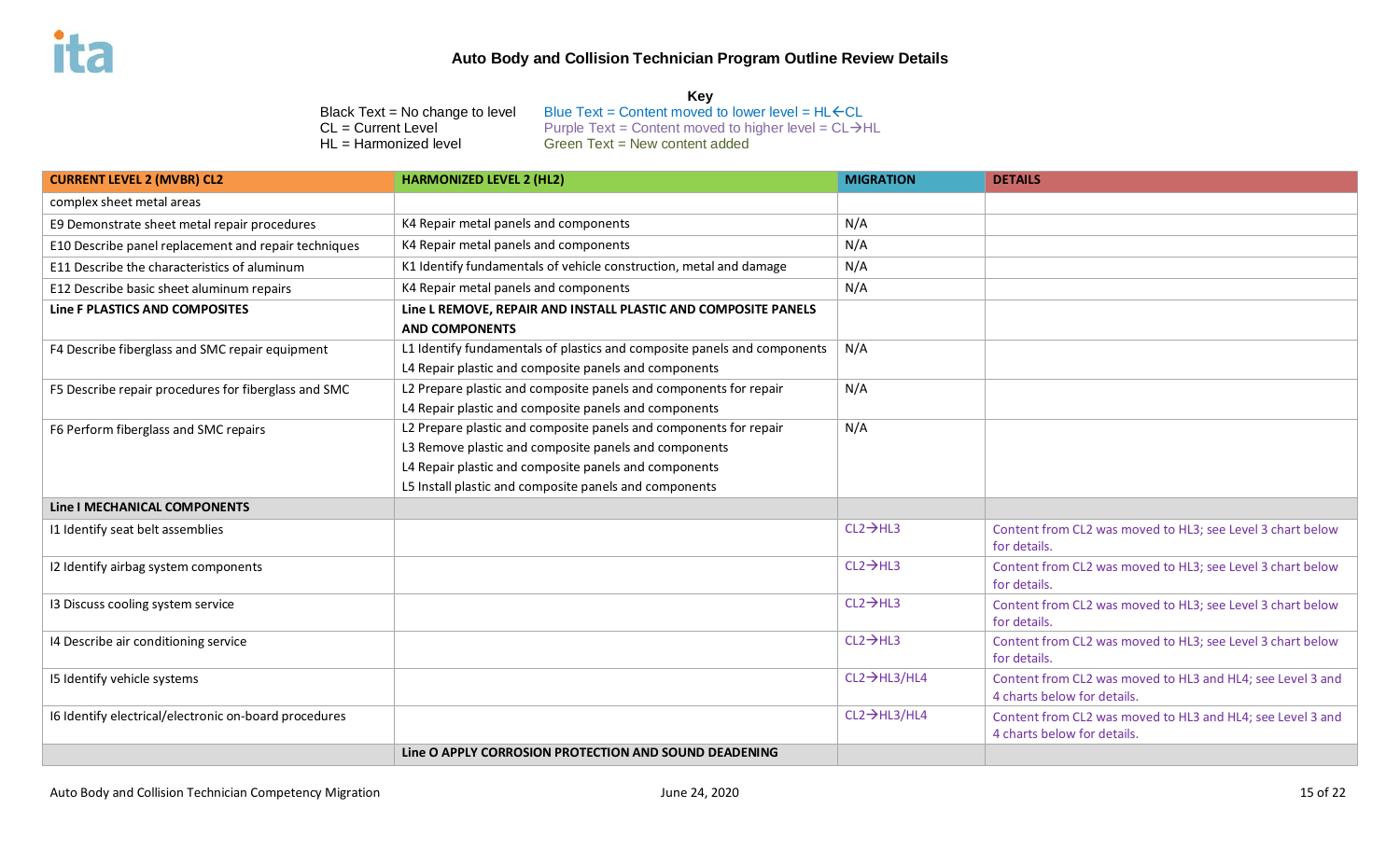| <b>CURRENT LEVEL 2 (MVBR) CL2</b> | <b>HARMONIZED LEVEL 2 (HL2)</b>                            | <b>MIGRATION</b>            | <b>DETAILS</b>                                                                                                          |
|-----------------------------------|------------------------------------------------------------|-----------------------------|-------------------------------------------------------------------------------------------------------------------------|
|                                   | <b>MATERIALS</b>                                           |                             |                                                                                                                         |
|                                   | O1 Apply corrosion inhibitors and undercoats               | $HL2$ $\leftarrow$ CL3      | Content was moved from CL3 to HL2; includes describing<br>corrosion and applying corrosion protection                   |
|                                   | O2 Apply seam sealers and sound deadeners                  | N/A                         | Was taught in context of panel replacement                                                                              |
|                                   | Line R REMOVE, INSTALL AND REPAIR STRUCTURAL AND LAMINATED |                             |                                                                                                                         |
|                                   | <b>GLASS</b>                                               |                             |                                                                                                                         |
|                                   | R1 Remove structural glass                                 | CL1→HL2 & New               | Moved from CL1 to HL2 and new content was added; includes<br>describing removal of laminated, structural glass          |
|                                   | R2 Install structural glass                                | $CL1 \rightarrow H12$ & New | Moved from CL1 to HL2 and new content was added; includes<br>describing the installation of laminated, structural glass |
|                                   | R3 Repair laminated glass                                  | $CL1 \rightarrow H12$ & New | Moved from CL1 to HL2 and new content was added; includes<br>describing repair of laminated glass                       |
|                                   | Line S REMOVE AND INSTALL NON-STRUCTURAL GLASS             |                             |                                                                                                                         |
|                                   | S1 Remove non-structural glass                             | $CL1 \rightarrow H12$       | Moved from CL1 to HL2; includes removing non-structural<br>glass                                                        |
|                                   | S2 Install non-structural glass                            | $CL1 \rightarrow HL2$       | Moved from CL1 to HL2; includes describing the installation of<br>non-structural glass                                  |
|                                   | Line W REPAIR AND REPLACE INTERIOR COMPONENTS              |                             |                                                                                                                         |
|                                   | W1 Repair interior components                              | $CL1 \rightarrow HL2$       | Moved from CL1 to HL2; includes describing removal and<br>repair of interior components                                 |
|                                   | W2 Replace interior components                             | $CL1 \rightarrow HL2$       | Moved from CL1 to HL2; includes describing installation of<br>interior components                                       |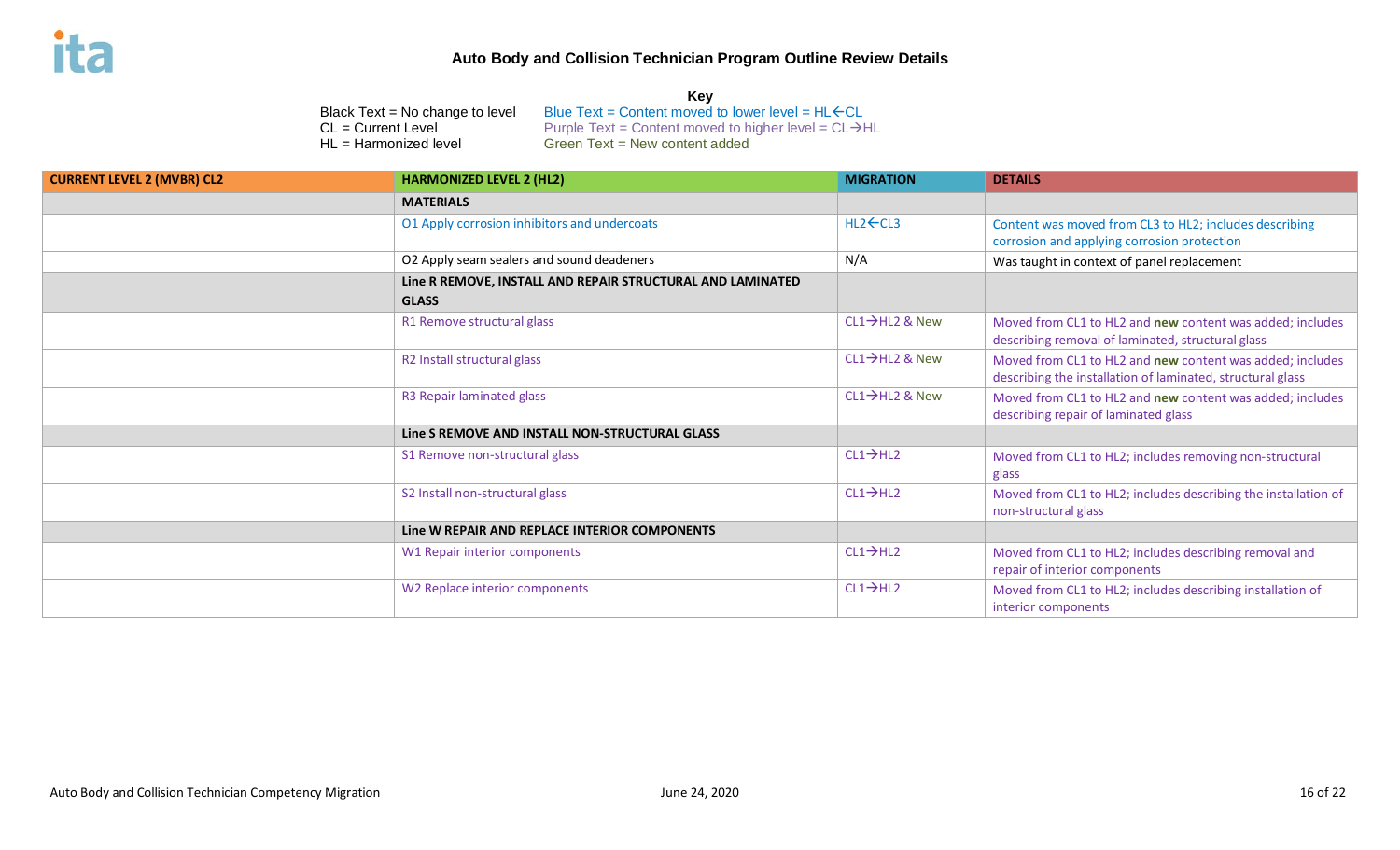|                                 | Kev                                                               |
|---------------------------------|-------------------------------------------------------------------|
| Black Text = No change to level | Blue Text = Content moved to lower level = $HL$ $\leftarrow$ CL   |
| CL = Current Level              | Purple Text = Content moved to higher level = $CL \rightarrow HL$ |
| HL = Harmonized level           | Green $Text = New content added$                                  |

# **CURRENT LEVEL 3 (MVBR) TO HARMONIZED LEVEL 3**

| <b>CURRENT LEVEL 3 (MVBR) CL3</b>                   | <b>HARMONIZED LEVEL 3 (HL3)</b>                              | <b>MIGRATION</b>          | <b>DETAILS</b>                                                                                                                                                                                    |
|-----------------------------------------------------|--------------------------------------------------------------|---------------------------|---------------------------------------------------------------------------------------------------------------------------------------------------------------------------------------------------|
|                                                     | Line B USE TOOLS AND EQUIPMENT                               |                           |                                                                                                                                                                                                   |
|                                                     | B9 Use diagnostic equipment                                  | New from RSOS             | HL3 = Maintain diagnostic equipment; perform pre-scan and<br>post-scan of vehicle                                                                                                                 |
|                                                     | Line C USE WELDING EQUIPMENT                                 |                           |                                                                                                                                                                                                   |
|                                                     | C2 Use welding equipment                                     | N/A                       | In Current Level 3, welding was taught in context of other tasks                                                                                                                                  |
| <b>Line J STRUCTURAL REPAIR</b>                     | Line P PREPARE FOR STRUCTURAL REPAIR                         |                           |                                                                                                                                                                                                   |
|                                                     | Line Q REMOVE, REPAIR AND INSTALL STRUCTURAL COMPONENTS      |                           |                                                                                                                                                                                                   |
| J1 Identify the various structural designs          | P1 Identify extent of damage                                 | $CL3 \rightarrow HL3/HL4$ | Content from Level 3 was split across Levels 3 and 4<br>HI3 = Identify types and patterns of damage<br>HL4 = Perform measurements, including 3D measurements;<br>Prepare a damage analysis report |
| J2 Identify collision theory concepts               | P1 Identify extent of damage                                 | $CL3 \rightarrow HL3/HL4$ | Content from Level 3 was split across Levels 3 and 4<br>HI3 = Identify types and patterns of damage<br>HL4 = Perform measurements, including 3D measurements;<br>Prepare a damage analysis report |
| J3 Identify damage assessment techniques            | P1 Identify extent of damage                                 | $CL3 \rightarrow HL3/HL4$ | Content from Level 3 was split across Levels 3 and 4<br>HI3 = Identify types and patterns of damage<br>HL4 = Perform measurements, including 3D measurements;<br>Prepare a damage analysis report |
| J4 Identify measuring theory and gauging equipment  | B8 Maintain frame and unibody repair and measuring equipment | $CL3 \rightarrow HL3/HL4$ | Content from Level 3 was split between Levels 3 and 4<br>HL3 = Describe the maintenance of measuring systems<br>HL4 = Describe maintaining frame pulling equipment                                |
| J5 Identify various measuring systems               | B8 Maintain frame and unibody repair and measuring equipment | $CL3 \rightarrow HL3/HL4$ | Content from Level 3 was split between Levels 3 and 4<br>HL3 = Describe the maintenance of measuring systems<br>HL4 = Describe maintaining frame pulling equipment                                |
| J6 Identify unibody anchoring techniques            | P2 Remove components for access<br>P3 Perform vehicle set up | $CL3 \rightarrow HL3/HL4$ | Content from Level 3 was split across Levels 3 and 4; see Level<br>4 chart below for details                                                                                                      |
| J7 Identify conventional frame anchoring techniques |                                                              | $CL3 \rightarrow HLA$     | Moved from Level 3 to Level 4. See Level 4 chart below for                                                                                                                                        |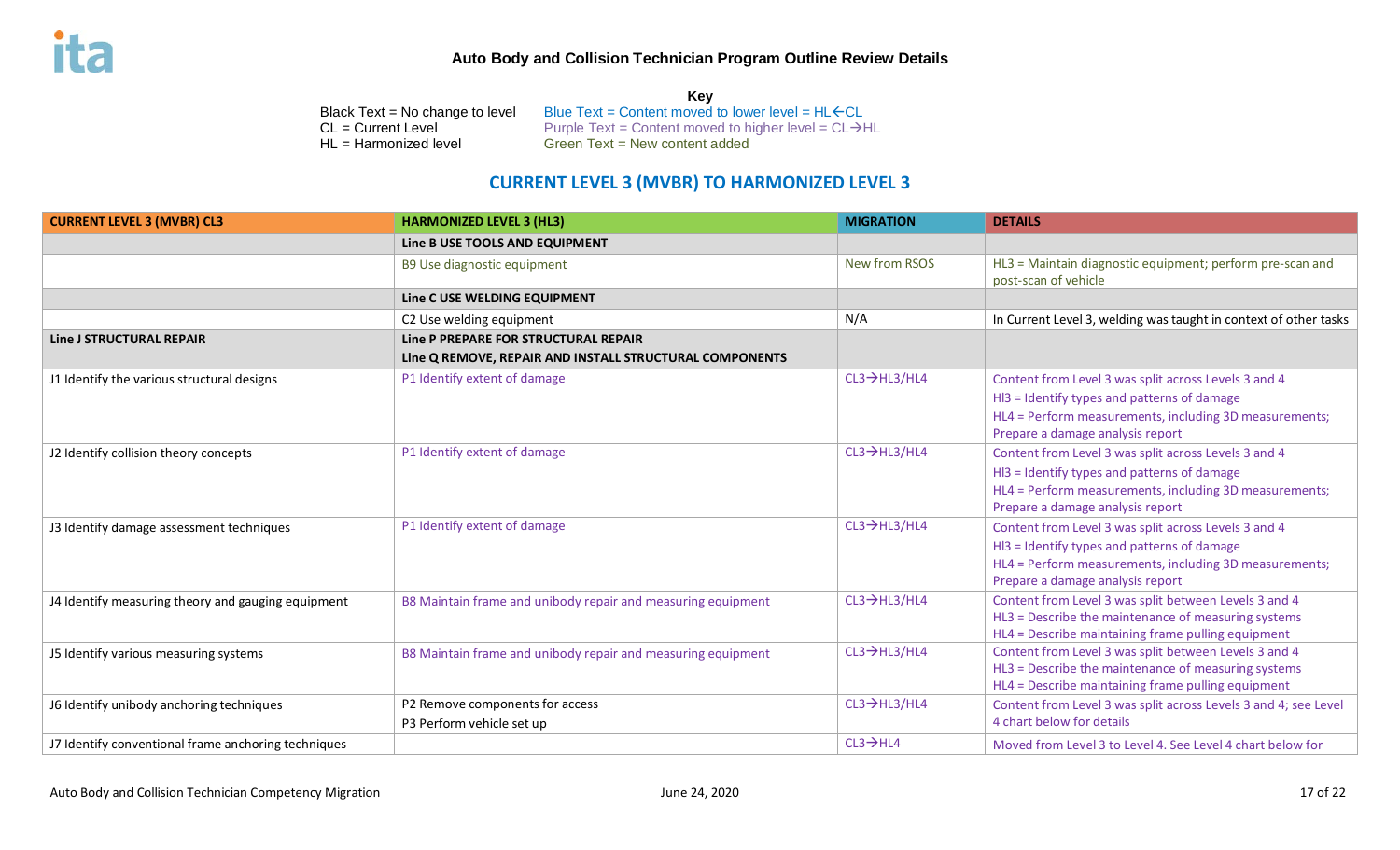| <b>CURRENT LEVEL 3 (MVBR) CL3</b>                                    | <b>HARMONIZED LEVEL 3 (HL3)</b>                                     | <b>MIGRATION</b>          | <b>DETAILS</b>                                                                                                                                                                |
|----------------------------------------------------------------------|---------------------------------------------------------------------|---------------------------|-------------------------------------------------------------------------------------------------------------------------------------------------------------------------------|
|                                                                      |                                                                     |                           | details                                                                                                                                                                       |
| J8 Describe straightening techniques                                 | Q1 Repair structural components                                     | $CL3 \rightarrow HL3/HL4$ | Content from Level 3 was split across Levels 3 and 4<br>HL3 = Perform a unibody set up for anchoring<br>HL4 = Perform vehicle set up for conventional frame repair            |
| J9 Describe pulling techniques                                       | Q1 Repair structural components                                     | $CL3 \rightarrow HL3/HL4$ | Content from Level 3 was split across Levels 3 and 4<br>HL3 = Perform a unibody set up for anchoring<br>HL4 = Perform vehicle set up for conventional frame repair            |
| J10 Describe structural panel replacement procedures                 | Q2 Remove structural components<br>Q3 Install structural components | N/A                       |                                                                                                                                                                               |
| J11 Prepare a structural damage analysis sheet                       | P1 Identify extent of damage                                        | N/A                       |                                                                                                                                                                               |
| J12 Demonstrate structural repair procedures                         | P1 Identify extent of damage<br>Q1 Repair structural components     | N/A                       |                                                                                                                                                                               |
| J13 Demonstrate closed box panel structural sectioning<br>techniques | Q1 Repair structural components                                     | $CL3 \rightarrow HL3/HL4$ | Content from Level 3 was split across Levels 3 and 4<br>HL3 = Describe repairing structural components<br>HL4 = Describe pulling techniques; perform structural<br>sectioning |
| Line K SUSPENSION AND STEERING                                       |                                                                     |                           |                                                                                                                                                                               |
| K1 Identify MacPherson Strut suspension system                       |                                                                     | $CL3 \rightarrow HLA$     | Moved from Level 3 to Level 4; see Level 4 chart below for<br>details                                                                                                         |
| K2 Identify short and long arm suspension systems                    |                                                                     | $CL3 \rightarrow HLA$     | Moved from Level 3 to Level 4; see Level 4 chart below for<br>details                                                                                                         |
| K3 Identify the various types of rear suspension systems             |                                                                     | $CL3 \rightarrow HLA$     | Moved from Level 3 to Level 4; see Level 4 chart below for<br>details                                                                                                         |
| K4 Identify R&I procedures for suspension systems                    |                                                                     | $CL3 \rightarrow HLA$     | Moved from Level 3 to Level 4; see Level 4 chart below for<br>details                                                                                                         |
| K5 Describe rack and pinion steering systems                         |                                                                     | $CL3 \rightarrow HLA$     | Moved from Level 3 to Level 4; see Level 4 chart below for<br>details                                                                                                         |
| K6 Describe parallelogram steering systems                           |                                                                     | $CL3 \rightarrow HLA$     | Moved from Level 3 to Level 4; see Level 4 chart below for<br>details                                                                                                         |
| K7 Identify wheel alignment angles                                   |                                                                     | $CL3 \rightarrow HLA$     | Moved from Level 3 to Level 4; see Level 4 chart below for                                                                                                                    |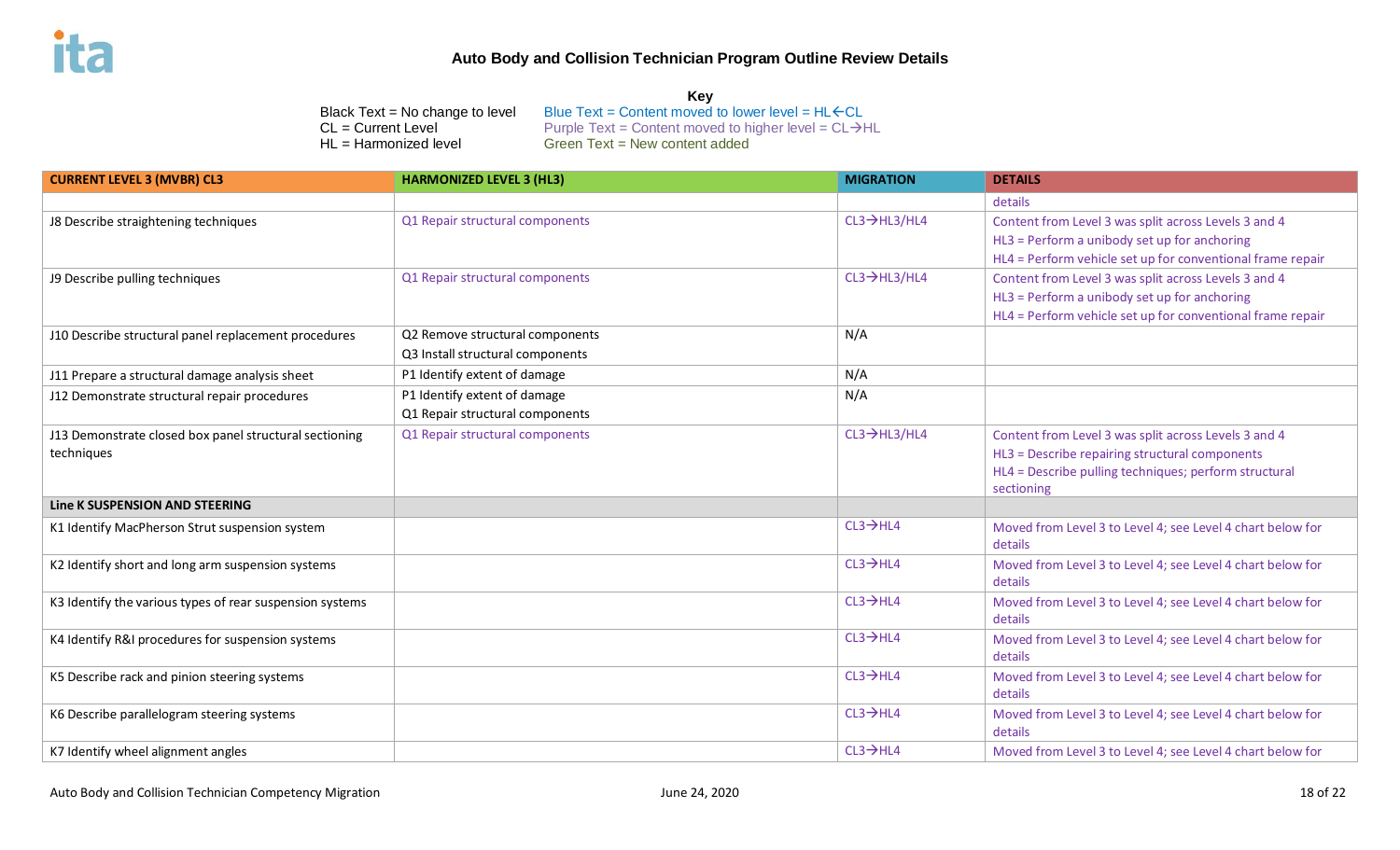**Key**

| Blue Text = Content moved to lower level = $HL$ $\leftarrow$ CL<br>Black Text = No change to level<br>$CL = Current Level$<br>Purple Text = Content moved to higher level = $CL \rightarrow HL$<br>Green Text = New content added<br>HL = Harmonized level |                                                                        |                              |                                                                                                                                             |  |  |
|------------------------------------------------------------------------------------------------------------------------------------------------------------------------------------------------------------------------------------------------------------|------------------------------------------------------------------------|------------------------------|---------------------------------------------------------------------------------------------------------------------------------------------|--|--|
| <b>CURRENT LEVEL 3 (MVBR) CL3</b>                                                                                                                                                                                                                          | <b>HARMONIZED LEVEL 3 (HL3)</b>                                        | <b>MIGRATION</b>             | <b>DETAILS</b>                                                                                                                              |  |  |
|                                                                                                                                                                                                                                                            |                                                                        |                              | details                                                                                                                                     |  |  |
| <b>Line L INSURANCE ESTIMATING</b>                                                                                                                                                                                                                         | Line D ORGANIZE WORK AND USE DOCUMENTATION                             |                              |                                                                                                                                             |  |  |
| L1 Interpret estimating information                                                                                                                                                                                                                        | D6 Prepare estimates and supplements                                   | $CL3 \rightarrow HL3/HL4$    | Content from Level 3 was split across Levels 3 and 4<br>HL3 = Create an estimate and supplement<br>HL4 = Create supplements and sublets     |  |  |
|                                                                                                                                                                                                                                                            |                                                                        |                              | Note: Achievement criteria were added                                                                                                       |  |  |
| L2 Interpret business relations                                                                                                                                                                                                                            |                                                                        | $HL1$ $\leftarrow$ $CL3$     | Moved from Level 3 to Level 1; became a learning task in Use<br>communication techniques                                                    |  |  |
| <b>Line M REFINISHING</b>                                                                                                                                                                                                                                  |                                                                        |                              |                                                                                                                                             |  |  |
| M1 Identify preparation of various substrates and topcoats                                                                                                                                                                                                 |                                                                        | $HL1/HL2$ $\leftarrow$ $CL3$ | Content from Level 3 was split across Levels 1 and 2. See charts<br>for Levels 1 and 2 above for details.                                   |  |  |
| M2 Describe mixing and application of primers                                                                                                                                                                                                              |                                                                        | HL1/HL2 ← CL3                | Content from Level 3 was split across Levels 1 and 2. See charts<br>for Levels 1 and 2 above for details.                                   |  |  |
| M3 Describe refinishing corrosion protection methods                                                                                                                                                                                                       |                                                                        | HL2←CL3                      | Content was moved from CL3 to HL2. See charts for Levels 1<br>and 2 above for details.                                                      |  |  |
| M4 Describe the refinishing process                                                                                                                                                                                                                        |                                                                        | HL1/HL2 ← CL3                | Content from Level 3 was split across Levels 1 and 2. See charts<br>for Levels 1 and 2 above for details.                                   |  |  |
| M5 Identify the detailing process                                                                                                                                                                                                                          | N1 Perform final operational check                                     | N/A                          |                                                                                                                                             |  |  |
|                                                                                                                                                                                                                                                            | Line T DEACTIVATE AND REACTIVATE ALTERNATE-FUEL SYSTEMS                |                              |                                                                                                                                             |  |  |
|                                                                                                                                                                                                                                                            | T1 Deactivate alternate-fuel systems                                   | <b>New from RSOS</b>         | New content added, includes following safety procedures for<br>alternate fuel systems and describing deactivating alternate<br>fuel systems |  |  |
|                                                                                                                                                                                                                                                            | T2 Reactivate alternate-fuel systems                                   | New from RSOS                | New content added, includes describing reactivating fuel<br>systems                                                                         |  |  |
|                                                                                                                                                                                                                                                            | Line U REMOVE AND INSTALL MECHANICAL COMPONENTS                        |                              |                                                                                                                                             |  |  |
|                                                                                                                                                                                                                                                            | U1 Identify fundamentals of heating and cooling systems and components | $CL2 \rightarrow HL3$        | Content from CL2 was moved to HL3; includes identifying<br>fundamentals of heating and cooling systems and components                       |  |  |
|                                                                                                                                                                                                                                                            | U2 Identify fundamentals of powertrain systems and components          | $CL2 \rightarrow HL3$        | Content from CL2 was moved to HL3; includes identifying<br>fundamentals of powertrain systems and components                                |  |  |
|                                                                                                                                                                                                                                                            | U4 Remove mechanical components                                        | CL2/CL3→HL3/HL4              | Moved from Level 2 and 3 to Level 3 and 4;                                                                                                  |  |  |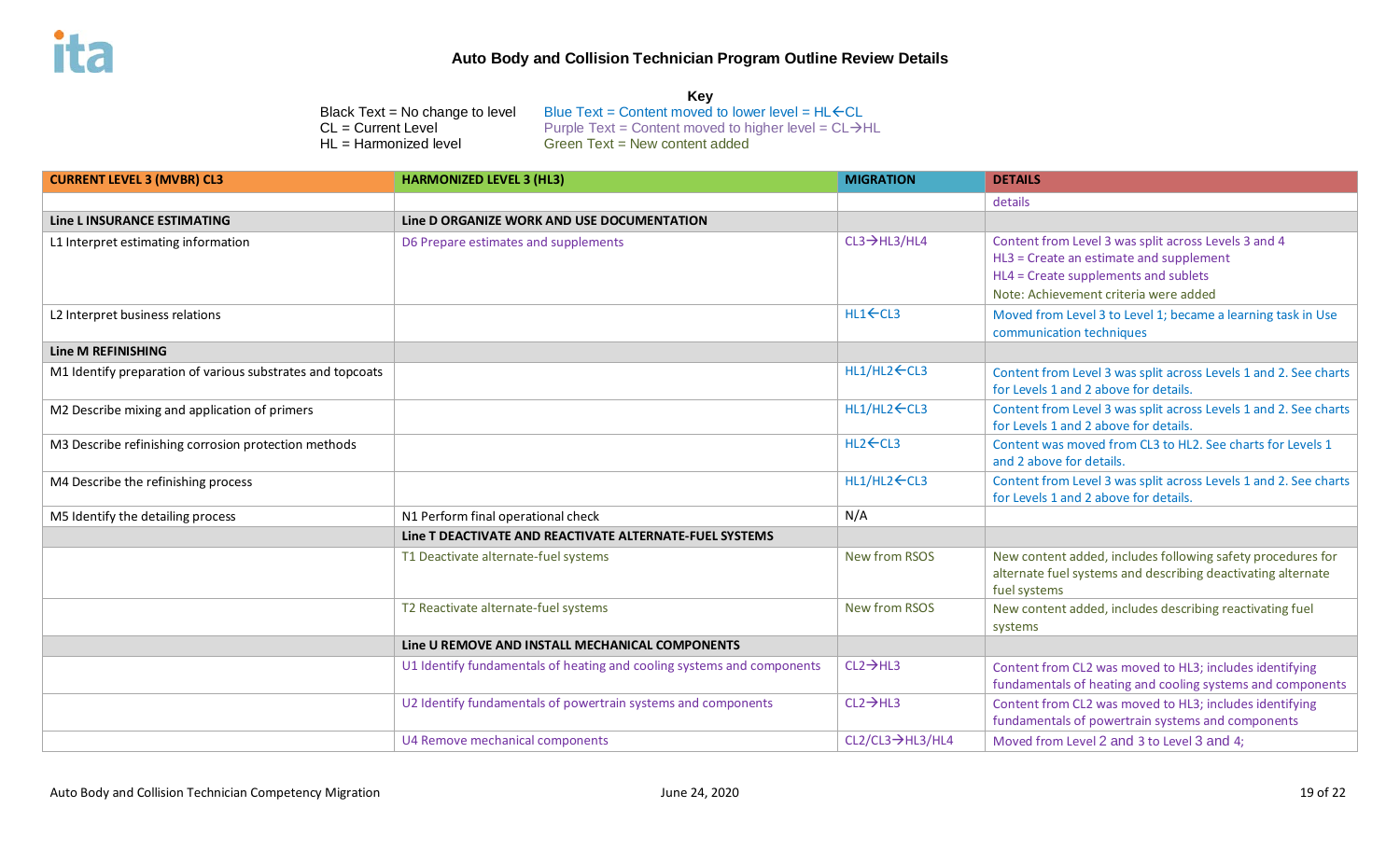**Key**

|                                   | Black Text = No change to level<br>$CL = Current Level$<br>$HL = Harmonized level$ | Blue Text = Content moved to lower level = $HL$ $\leftarrow$ CL<br>Purple Text = Content moved to higher level = $CL \rightarrow HL$<br>Green Text = New content added |                       |                                                                                                                                                                                                                               |
|-----------------------------------|------------------------------------------------------------------------------------|------------------------------------------------------------------------------------------------------------------------------------------------------------------------|-----------------------|-------------------------------------------------------------------------------------------------------------------------------------------------------------------------------------------------------------------------------|
| <b>CURRENT LEVEL 3 (MVBR) CL3</b> | <b>HARMONIZED LEVEL 3 (HL3)</b>                                                    |                                                                                                                                                                        | <b>MIGRATION</b>      | <b>DETAILS</b>                                                                                                                                                                                                                |
|                                   |                                                                                    |                                                                                                                                                                        |                       | $CL2 \rightarrow HL3$ includes describing removal of mechanical<br>components (cooling systems and powertrain)<br>$CL3 \rightarrow HLA$ includes removing steering, suspension and braking<br>systems                         |
|                                   | U5 Install mechanical components                                                   |                                                                                                                                                                        | CL2/CL3→HL3/HL4       | Moved from Level 2 and 3 to Level 3 and 4<br>CL2→HL3 includes describing installation of mechanical<br>components (cooling systems and powertrain)<br>CL3→HL4 includes installing steering, suspension and braking<br>systems |
|                                   | <b>COMPONENTS</b>                                                                  | Line V REMOVE, REPAIR AND INSTALL ELECTRICAL AND ELECTRONIC                                                                                                            |                       |                                                                                                                                                                                                                               |
|                                   |                                                                                    | V1 Identify fundamentals of electrical systems and components                                                                                                          | $\mathsf{C}$          | Content from CL2 was moved to HL3; includes identifying<br>fundamentals of electrical systems and components                                                                                                                  |
|                                   | V2 Remove electrical components                                                    |                                                                                                                                                                        | $CL2 \rightarrow HL3$ | Content from CL2 was moved to HL3; includes describing<br>removal of electrical components                                                                                                                                    |
|                                   |                                                                                    | V3 Repair damaged wires and protective coverings                                                                                                                       | $CL2 \rightarrow HL3$ | Content from CL2 was moved to HL3; includes repairing<br>damaged wires and protective coverings; servicing low-voltage<br>batteries                                                                                           |
|                                   | V4 Install electrical components                                                   |                                                                                                                                                                        | $CL2 \rightarrow HL3$ | Content from CL2 was moved to HL3; includes describing<br>installation of electrical components                                                                                                                               |
|                                   |                                                                                    | V5 Service advanced electronic components                                                                                                                              | New from RSOS         | Content added to Levels 3 and 4<br>HL3 = describe electronic components<br>HL4 = Describe servicing advanced electronic components<br>(that need servicing after repairing vehicle damage)                                    |
|                                   |                                                                                    | Line X SERVICE SUPPLEMENTAL RESTRAINT SYSTEMS (SRS)                                                                                                                    |                       |                                                                                                                                                                                                                               |
|                                   | X1 Service seat belt restraint systems                                             |                                                                                                                                                                        | $CL2 \rightarrow HL3$ | Moved from Level 2 to Level 3; includes describe servicing seat<br>belt restraint systems                                                                                                                                     |
|                                   |                                                                                    | X2 Service air bags and related components                                                                                                                             | $CL2 \rightarrow HL3$ | Moved from Level 2 to Level 3; includes following safety<br>procedures around air bags and describing servicing air bags<br>and related components                                                                            |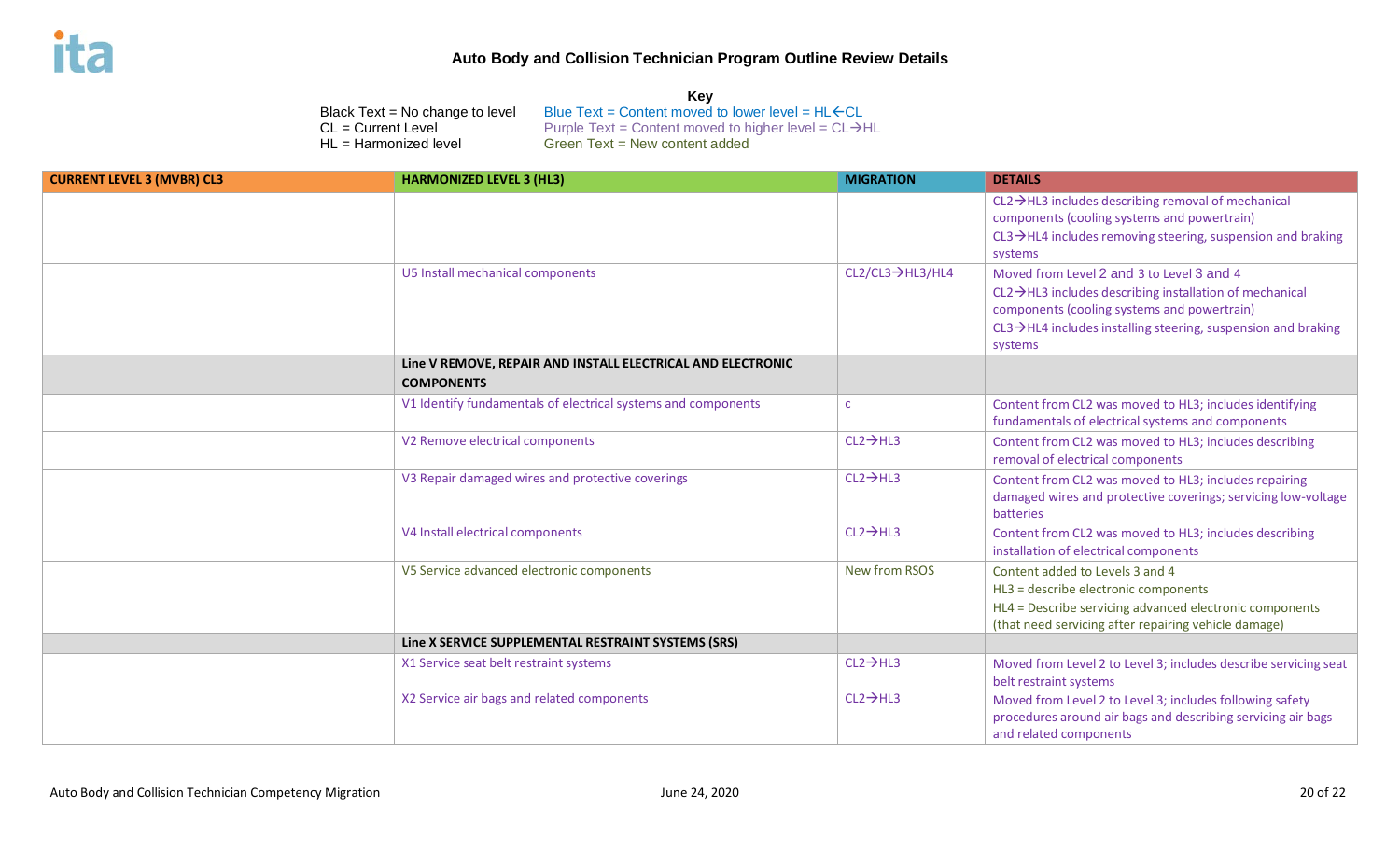**Key** Black Text = No change to level Blue Text = Content moved to lower level =  $HL$   $CL$ **CL** = **Current Level** Purple Text = Content moved to higher level =  $CL \rightarrow HL$ HL = Harmonized level Green Text = New content added

# **HARMONIZED LEVEL 4 (NEW LEVEL)**

| <b>HARMONIZED LEVEL 4 (HL4) - NEW LEVEL</b>                  | <b>MIGRATION</b>          | <b>DETAILS</b>                                                                                                                                                                                    |
|--------------------------------------------------------------|---------------------------|---------------------------------------------------------------------------------------------------------------------------------------------------------------------------------------------------|
| Line B USE TOOLS AND EQUIPMENT                               |                           |                                                                                                                                                                                                   |
| B8 Maintain frame and unibody repair and measuring equipment | $CL3 \rightarrow HL3/HL4$ | Content from Level 3 was split between Levels 3 and 4<br>HL3 = Describe the maintenance of measuring systems<br>HL4 = Describe maintaining frame pulling equipment                                |
| Line D ORGANIZE WORK AND USE DOCUMENTATION                   |                           |                                                                                                                                                                                                   |
| D6 Prepare estimates and supplements                         | $CL3 \rightarrow HL3/HL4$ | Content from Level 3 was split across Levels 3 and 4<br>HL3 = Create an estimate and supplement<br>HL4 = Create supplements and sublets<br>Note: Achievement criteria were added                  |
| Line E USE COMMUNICATION AND MENTORING TECHNIQUES            |                           |                                                                                                                                                                                                   |
| E2 Use mentoring techniques                                  | New to RSOS               | Content was added; includes using mentoring techniques (role<br>of mentor, skills and attributes, workplace diversity and<br>inclusion)                                                           |
| Line N PERFORM FINAL INSPECTIONS                             |                           |                                                                                                                                                                                                   |
| N2 Perform final quality control inspections                 | New from RSOS             | Content added; includes performing quality control                                                                                                                                                |
| Line P PREPARE FOR STRUCTURAL REPAIR                         |                           |                                                                                                                                                                                                   |
| P1 Identify extent of damage                                 | $CL3 \rightarrow HL3/HL4$ | Content from Level 3 was split across Levels 3 and 4<br>HI3 = Identify types and patterns of damage<br>HL4 = Perform measurements, including 3D measurements;<br>Prepare a damage analysis report |
| P2 Remove components for access                              | $CL3 \rightarrow HL3/HL4$ | Content from Level 3 was split across Levels 3 and 4<br>HL3 = Describe unibody components; describe removal<br>considerations<br>HL4 = Describe removing and handling of components for<br>access |
| P3 Perform vehicle set up                                    | $CL3 \rightarrow HL3/HL4$ | Content from Level 3 was split across Levels 3 and 4<br>HL3 = Perform a unibody set up for anchoring<br>HL4 = Perform vehicle set up for conventional frame repair                                |